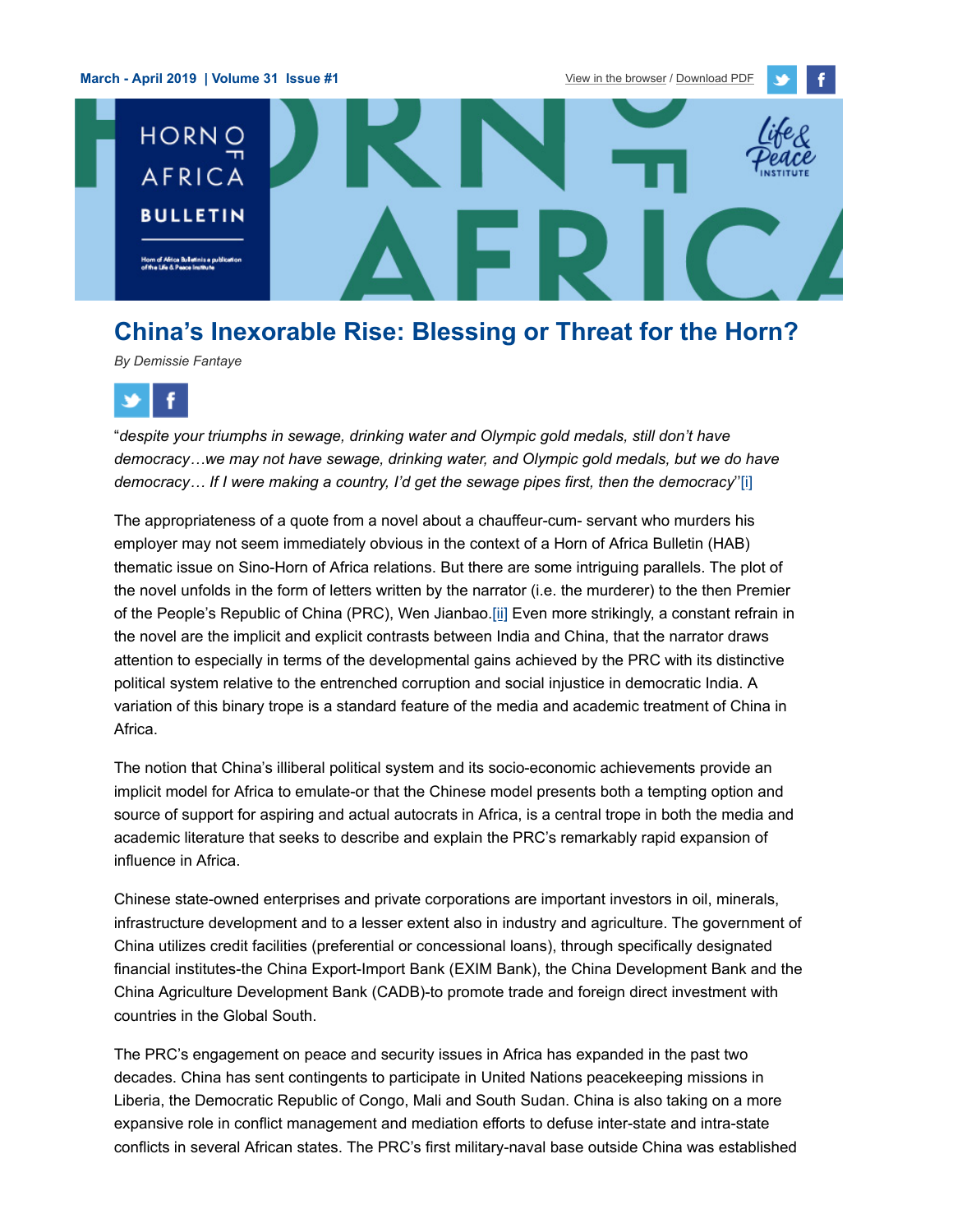in Djibouti in 2017 and the PRC naval units participate in the multinational counter-piracy naval task force in the Red Sea and the Gulf of Aden.

The People's Republic of China (PRC) through trade, investment and financial engagement (concessional loans and grants), has increasingly emerged as the most important foreign economic partner for countries in the Horn. Infrastructure projects in the Horn with critical national economic significance and which could accelerate regional economic integration are funded by Chinese credit facilities and the work is carried out by through joint ventures with Chinese corporations.

The rapid and disconcerting (for some) prominence of the PRC in the economic, diplomatic and military spheres globally and in Africa in particular, has raised concerns that China's rise and its intentions could prove to be a source of instability and tensions. Nowhere has this been more so the case, than in Africa where the PRC's economic operations and its expanding influence, has drawn accusations of 'neo-colonialism', 'economic exploitation' and 'debt trap diplomacy'. Chinese corporations in Africa have also been accused of exploitative practices with African labor, engaging in large scale land grabbing and environmental pollution. Finally, the principles undergirding the PRC's relations with Africa, especially the emphasis on 'non-interference' and 'respect for sovereignty', have been interpreted by some as a pretext for cooperative relations with authoritarian regimes in Africa.

There are many problems with the conventional treatment on Sino-Africa relations such as issues of bias, positionality and the seeming inability or unwillingness to historicize Africa's international relations.

China's increasing prominence in Africa cannot be disentangled from shifts in the global balance of power where the traditional hegemons are increasingly being challenged by emerging powers. In the context of the Horn, China's expanding reach is also occurring in a context where middle-range external powers such as the Gulf monarchies and Turkey are engaged in a scramble for influence and military bases[.\[iii\]](http://img.mailchimp.com/404-%5C%22#_edn3%5C%22) Understandably, one could then view the tenor of media and academic coverage of China as a manifestation of deeper unease relating to the changing world order. More specifically, the current focus on China in Africa cannot be decoupled from the ratcheting up of tensions between the United States and China over the South Pacific, trade and technology.[\[iv\]](http://img.mailchimp.com/404-%5C%22#_edn4%5C%22)

This issue of the HAB had the objective of understanding the impact of China's expanding influence in the Horn of Africa by foregrounding perspectives not just from the Horn but also perspectives that are alternative. The articles in this issue of the HAB have not only achieved the goal of foregrounding perspectives absent from mainstream coverage of Sino-Africa relations but have also addressed under explored aspects of the relationship between China and the Horn.

The article by Dr. Ferras explores the expansion of foreign (non-African) military bases in Djibouti and explores the motivations and incentives that explain this trend. Dr. Ferras article is extremely interesting in also diverging from the alarmism and scaremongering that characterizes much of the analysis of the PRC's first foreign military base. The article also compares the impact and relative benefits of the scramble for military bases from the point of view of governments in the Horn and concludes on an unusual note in suggesting that China's military presence in the Horn is more benign and less threatening than usually supposed.

The article by Mushtaq is a very interesting exploration of an aspect of China's growing global influence that is often ignored, specifically the notion of soft power and the Chinese media expanding presence in Africa. The article showcases critical differences in the media coverage of Africa and African issues between Chinese and Western media. The article suggests that the global information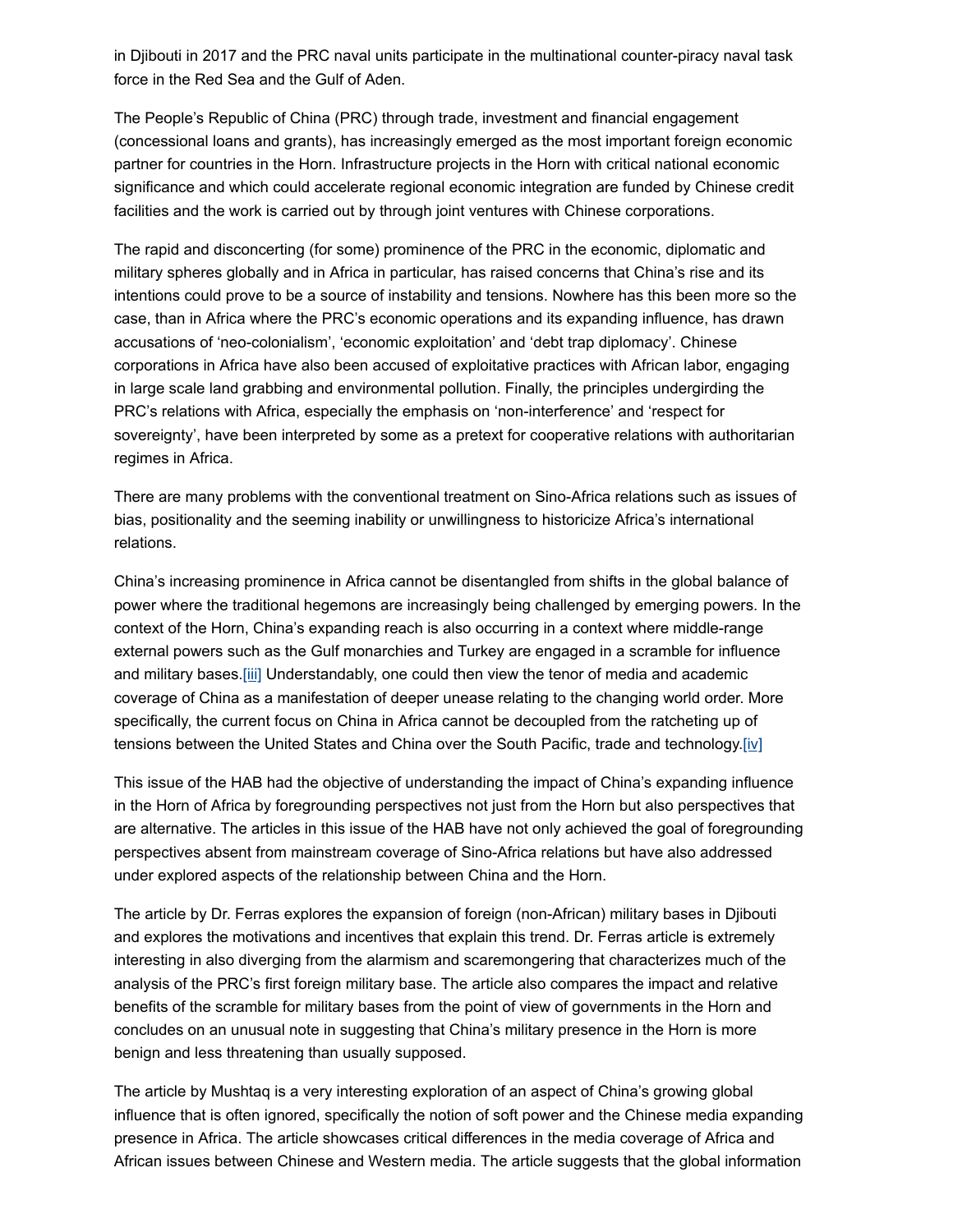order is evolving even if not necessarily in the direction of the old notion of a 'New World Information and Communication Order' (NWICO) that was a central goal of Global South advocacy in the late 20<sup>th</sup> century. One possible gap in the article may be the relative absence of analysis on how African media actors are engaging and reacting to China's expanding presence in Africa.

Mr. Ahmed's article is more narrowly focused on analyzing the possible implications of a fishery agreement between the Somalia Federal Government and China. The article analyzes the potential benefits and risks associated with the agreement and suggests that continuing conflict and political divisions in Somalia could impact the agreement. More critically, the article argues that lack of consultations of coastal communities regarding the fishery agreement is a worrisome gap that could potentially function as a source of future grievances.

The final article in this issue of the HAB discusses China's expanding economic and political weight in the Horn by situating it in a global and regional context defined by seismic shifts in the global balance of power and the parallel Western, Gulf and Turkish scramble for military and economic influence in the region. Leulseged's article makes a persuasive case for the benefits of China's multifaceted economic linkages with the member states of the Intergovernmental Authority on Development (IGAD) but sounds a note of caution in urging governments in the Horn to avoid being entangled in the rivalries between China and the West. The article urges governments in the Horn to engage in joint consultations and to articulate a common position in the face of the scramble for military and economic influence by external actors in the Horn. The author also argues that both the IGAD and the African Union (AU) have a key role to play in terms of developing a comprehensive i.e. African response to the military and economic scramble for influence by external actors in Africa.

Readers of the HAB will find the articles in this issue of the HAB highly relevant and topical especially in the context of the political shifts occurring in Ethiopia and Sudan. Historically in the Horn of Africa domestic political shifts often lead to shifts in foreign policy orientation. The articles in this issue of the HAB provide alternative perspectives and views which despite their limitations would provide analysts and actors in the policy realm in the region, with valuable insights.



[\[i\]](http://img.mailchimp.com/404-%5C%22#_ednref1%5C%22) Adiga, Aravind. The White Tiger. 1<sup>st</sup> ed. New York: Simon & Schuster, 2008.

[\[ii\]](http://img.mailchimp.com/404-%5C%22#_ednref2%5C%22) Between 2003 and 2013.

[\[iii\]](http://img.mailchimp.com/404-%5C%22#_ednref3%5C%22) Also covered in earlier HAB issues, see for instance: Horn of Africa Bulletin. ''Gulf engulfing the Horn". September-October 2017. [https://life-peace.org/resource/the-gulf-engulfing-the-horn/](http://img.mailchimp.com/404-%5C%22); Horn of Africa Bulletin. ''Maritime Insecurity Dilemmas amidst a new scramble for the Horn''. March-April [2018, https://life-peace.org/resource/maritime-insecurity-dilemmas-amidst-a-new-scramble-for-the](http://img.mailchimp.com/404-%5C%22)horn/.

[\[iv\]](http://img.mailchimp.com/404-%5C%22#_ednref4%5C%22) See: Remarks by National Security Advisor Ambassador John R. Bolton on the Trump Administration's New Africa Strategy, December 18, 2018. https://www.whitehouse.gov/briefings[statements/remarks-national-security-advisor-ambassador-john-r-bolton-trump-administrations-new](http://img.mailchimp.com/404-%5C%22)africa-strategy/; Stephens, Phillip. "Trade is just an opening shot in a wider US-China conflict." *Financial Times*, May 16, 2019, https://www.ft.com/content/9317cc0e-7664-11e9-be7d-[6d846537acab. Kuo, Lily & Sabrina Siddiqui. '' Huawei hits back after Trump declares n](http://img.mailchimp.com/404-9317cc0e-7664-11e9-be7d-6d846537acab%5C%22)ational emergency on telecoms \'threat\'.'' *The Guardian*, May 16, 2019.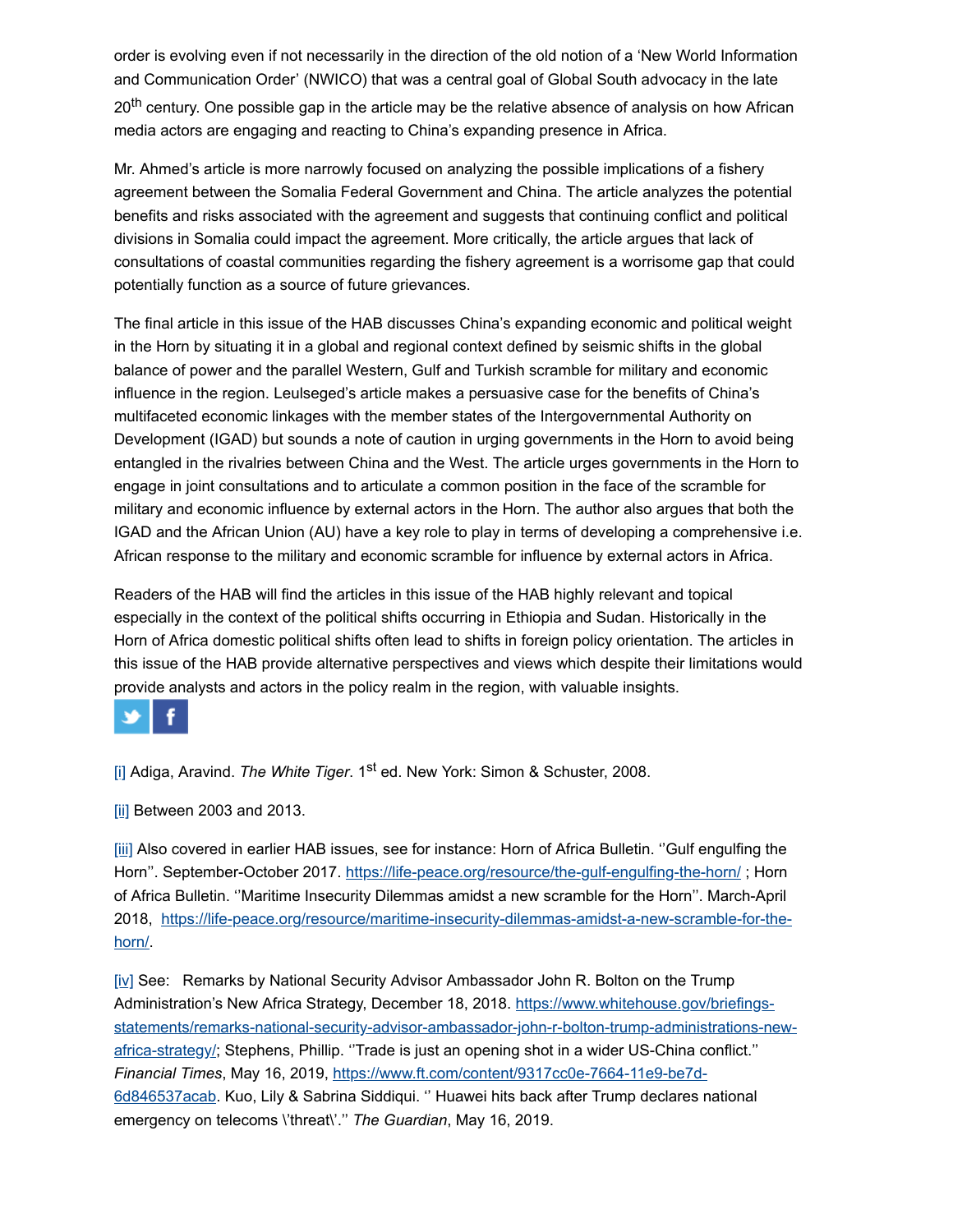## **Djibouti : la naissance d'une « armée européenne » ?**

*By Patrick Ferras*



Djibouti est restée sous les feux des projecteurs ces derniers mois. L'animosité entre la Chine et les États-Unis, entretenue depuis deux ans par un président aux dérapages verbaux excessifs, peut se sentir sur ce territoire où se concentrent les moyens de trois des plus importantes forces armées du monde. La France, les États-Unis et la Chine sont aux premières loges, face à la Péninsule arabique, à quelques encablures du détroit d'Ormuz et aux pieds de la mer Rouge et du Golfe d'Aden. D'autres acteurs (Japon, République fédérale d'Allemagne…) jouent un rôle mais n'ont pas la puissance militaire équivalente, des marines autonomes, des moyens interarmées d'intervention, d'ambitions géopolitiques autres que la lutte contre la piraterie, les trafics en tous genres.

La construction d'une base chinoise à Djibouti, une première pour cet État, et par conséquent l'arrivée de militaires, ne sont pas passées inaperçues. Les prises de position américaines sur cette présence se sont révélées très dures, parfois mensongères, comme l'indique les premiers éléments de la nouvelle pol[i](http://life-peace.org/hab/djibouti-la-naissance-dune-armee-europeenne/#sdendnote1sym)tique américaine en Afrique dévoilée par le secrétaire d'État John Bolton<sup>i</sup>. Le retour d'une guerre froide avec l'Afrique comme théâtre d'opérations n'est pas une idée d'un autre temps. La Chine est ambitieuse, contrecarre les visées américaines et doit provoquer une réflexion géopolitique pour la France comme l'Union européenne à l'heure où le multilatéralisme semble être la seule parade aux excès de l'administration Trump.

#### **AFRICOM, à la recherche de la cohérence**

La stratégie américaine a été développée dans un document de juin 2012 (*U.S. Strategy toward Sub-Saharan Africa*). Un des quatre piliers, « promouvoir la paix et la sécurité », se basait essentiellement sur la lutte contre Al-Qaeda et d'autres groupes terroristes, la promotion de la coopération en matière de paix et de sécurité régionale et la réforme du secteur de la sécurité, la prévention des menaces criminelles transfrontalières, de la prévention des conflits et le soutien des initiatives de promotion de la paix et de la sécurité. C'est à l'AFRICOM, le commandement militaire américain pour l'Afrique, opérationnel depuis octobre 2008 et basé à Stuttgart (République fédérale d'Allemagne) qu'il revient de mettre en œuvre cette stratégie. Comme le rappelle Maya Kandel, « L'Afrique ne compte pas parmi les priorités stratégiques des États-Unis, mais il y a un regain d'intérêt!<sup>[ii](http://life-peace.org/hab/djibouti-la-naissance-dune-armee-europeenne/#sdendnote2sym)</sup>». *The light footprint* a été développé comme une approche opérationnelle flexible<sup>[iii](http://life-peace.org/hab/djibouti-la-naissance-dune-armee-europeenne/#sdendnote3sym)</sup>. La stratégie américaine actuelle viserait à diminuer les ressources sur le sol africain au profit d'autres théâtres. Nous pouvons nous demander si cette approche correspond à une réelle adaptation à la situation sécuritaire ou si elle est simplement un basculement des priorités américaines sans connexion avec la réalité des menaces. La demande de diminution des opérations de maintien de la paix (en termes financiers et d'effectifs) et le refus de faire financer par les Nations Unies la Force conjointe du G5 Sahel ne doivent pas apparaître comme des surprises. L'annonce d'un nouveau texte de stratégie par John Bolton, à la fin de l'année 2018, ne doit pas nous étonner à l'heure des rivalités de tous types entre cette puissance militaire inégalée et la Chine, dont la montée en puissance des forces armées est une évidence. Djibouti, à ce titre, reste le point central de la lutte contre le terrorisme (Yémen et Somalie) et une des seules implantations permanentes des Américains en Afrique<sup>[iv](http://life-peace.org/hab/djibouti-la-naissance-dune-armee-europeenne/#sdendnote4sym)</sup>. L'arrivée de la Chine sur le plan militaire ne peut être que synonyme de rivalité.

#### **Les Forces françaises stationnées à Djibouti, la force de l'habitude**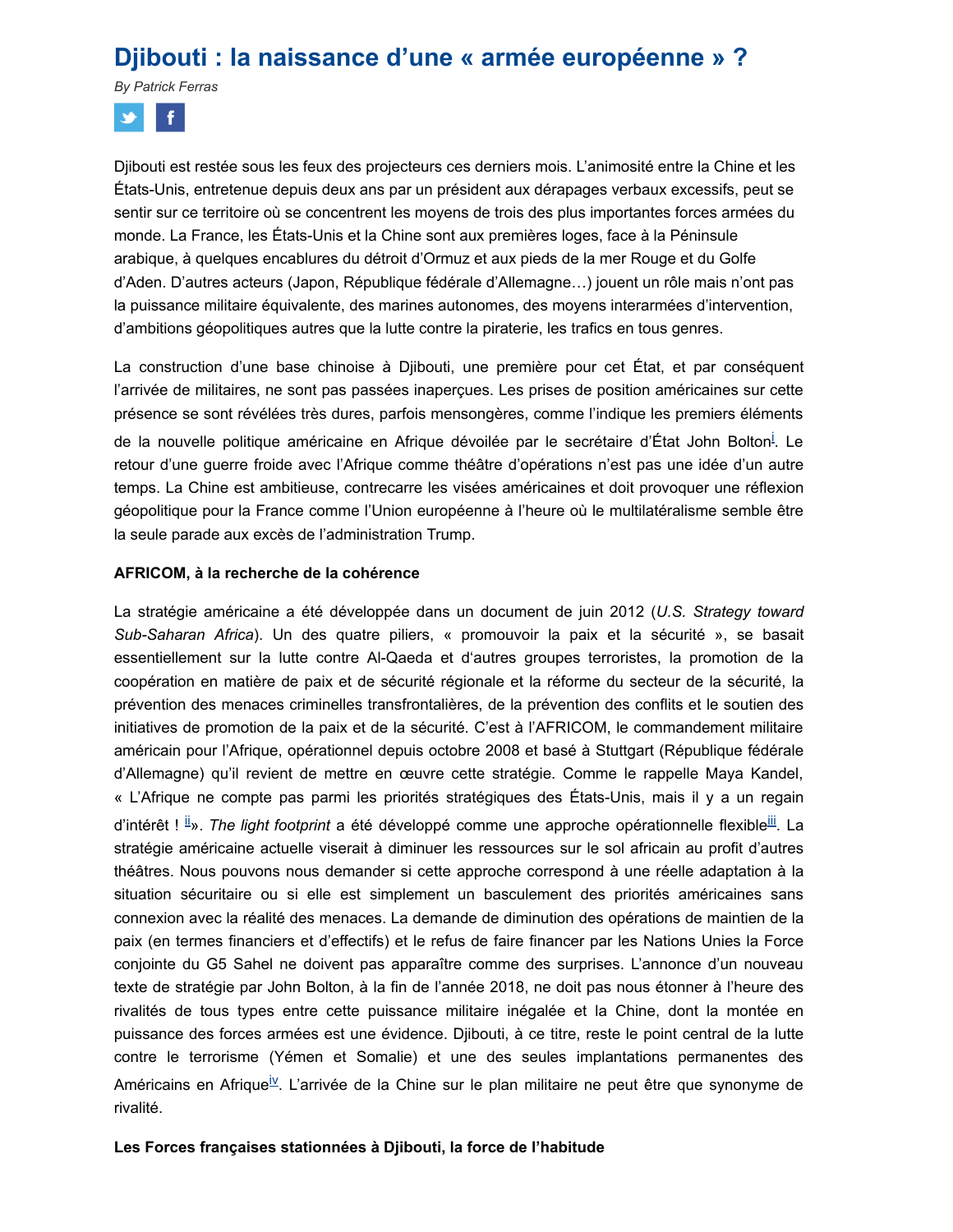La garnison de Djibouti est la plus importante de nos installations à l'étranger malgré une baisse importante de moitié des effectifs en dix ans. Les Forces françaises stationnées à Djibouti (FFDj) s'articulent autour d'un état-major interarmées, un régiment interarmes d'outre-mer, un détachement de l'aviation légère de l'armée de terre, une base aérienne, une base navale et un centre d'entraînement au combat et d'aguerrissement au désert. Positionnées sur la façade Est de l'Afrique, les FFDj constituent une plateforme stratégique, opérationnelle et logistique. À ce titre, elles sont en mesure d'accueillir mais également de projeter rapidement des forces en cas de crise dans la sous-région, vers l'océan Indien ou le Moyen-Orient. L'autre volet de la mission des FFDj est une mission de coopération bilatérale, régionale. La France a signé un traité de coopération en matière de défense, le 21 décembre 2011<sup>[v](http://life-peace.org/hab/djibouti-la-naissance-dune-armee-europeenne/#sdendnote5sym)</sup>. L'article 4 intitulé « clause de sécurité » est le plus important du Traité. Il dispose que les deux Parties échangent « des vues, des informations et du renseignement », évaluent la « situation en cas de menace », et en cas d'agression armée, « définissent les moyens à mettre en œuvre pour la défense de la République de Djibouti » *sous couvert de l'article 51* de la Charte des Nations unies. Il est aussi précisé que la « Partie française *participe* avec la Partie djiboutienne à la police de l'espace aérien et la surveillance des eaux territoriales selon des modalités particulières ». Néanmoins, les possibilités opérationnelles françaises sont relativement modestes*.* En revanche, la Partie française s'engage à verser à la Partie djiboutienne au titre de la présence des forces françaises stationnées une contribution forfaitaire de 30 millions d'euros par année civile. L'impact financier est le point le plus important du traité car la présence des forces américaines, françaises et chinoises empêche tout risque de conflit majeur avec un État de la Corne de l'Afrique. Ce Traité est donc un document peu réaliste sur le plan opérationnel et demeure un excellent compromis financier pour la Partie djiboutienne. Les forces françaises à Djibouti qui contribue au saupoudrage de nos moyens militaires, sont l'illustration d'une perte d'influence militaire majeure. Nous voyageons donc en première classe avec un ticket de seconde, résultat d'une concurrence militaire de plus en plus forte que nous n'avons pas anticipée et à laquelle nous n'avons pas les moyens de nous adapter.

#### **La Chine à Djibouti : patiemment mais efficacement**

Les Forums de coopération Chine – Afrique (FOCAC) ont été instaurés depuis 2000. Tous les Etats africains y participent, à l'exception du Swaziland<sup>[vi](http://life-peace.org/hab/djibouti-la-naissance-dune-armee-europeenne/#sdendnote6sym)</sup> (Eswatini) et de la République arabe sahraouie démocratique<sup><u>[vii](http://life-peace.org/hab/djibouti-la-naissance-dune-armee-europeenne/#sdendnote7sym)</u>. La stratégie chinoise est bien connue et a fait l'objet de deux documents de</sup> politique étrangère dont le dernier a été présenté en décembre 2015 en Afrique du Sud<sup>[viii](http://life-peace.org/hab/djibouti-la-naissance-dune-armee-europeenne/#sdendnote8sym)</sup>. La politique chinoise met en relief un principe de base que nous retrouvons dans la politique commune de défense et de sécurité de l'Union africaine : la non-ingérence dans les affaires intérieures d'un État. Partant de ce principe, la Chine finance des activités et des programmes de sécurité et de défense africains en bilatéral, en régional et au niveau continental. Elle octroie des dons, vend des armements. Elle participe à des opérations de maintien de la paix avec des effectifs modestes au regard de ceux de l'armée populaire chinoise<sup>[ix](http://life-peace.org/hab/djibouti-la-naissance-dune-armee-europeenne/#sdendnote9sym)</sup> et patrouille dans la mer Rouge comme dans l'océan Indien. Si la base chinoise à Djibouti a été inaugurée en 2017<sup>[x](http://life-peace.org/hab/djibouti-la-naissance-dune-armee-europeenne/#sdendnote10sym)</sup>, elle ne comporte à ce jour que peu de moyens militaires. Annoncée avec une capacité de 10 000 personnes, les infrastructures se limitent pour l'instant à un accueil possible de 5 000 hommes au ma[xi](http://life-peace.org/hab/djibouti-la-naissance-dune-armee-europeenne/#sdendnote11sym)mum<sup>xi</sup>. Dans les prochaines années, les forces chinoises ne manqueront pas de demander des terrains d'entrainement (champs de tir, terrains de manœuvre) et une capacité d'accueil de moyens aériens à temps complet. Mais le principe chinois de non-ingérence dans la politique des États ne laisse pas penser à une activité militaire importante de la base. En revanche, elle permettra la mise en place des contingents chinois de maintien de la paix en mission en Afrique et les évacuations de ressortissants (cf. les problèmes rencontrés par les autorités chinoises lors de la crise libyenne en 2011). La seule piste à l'intérieur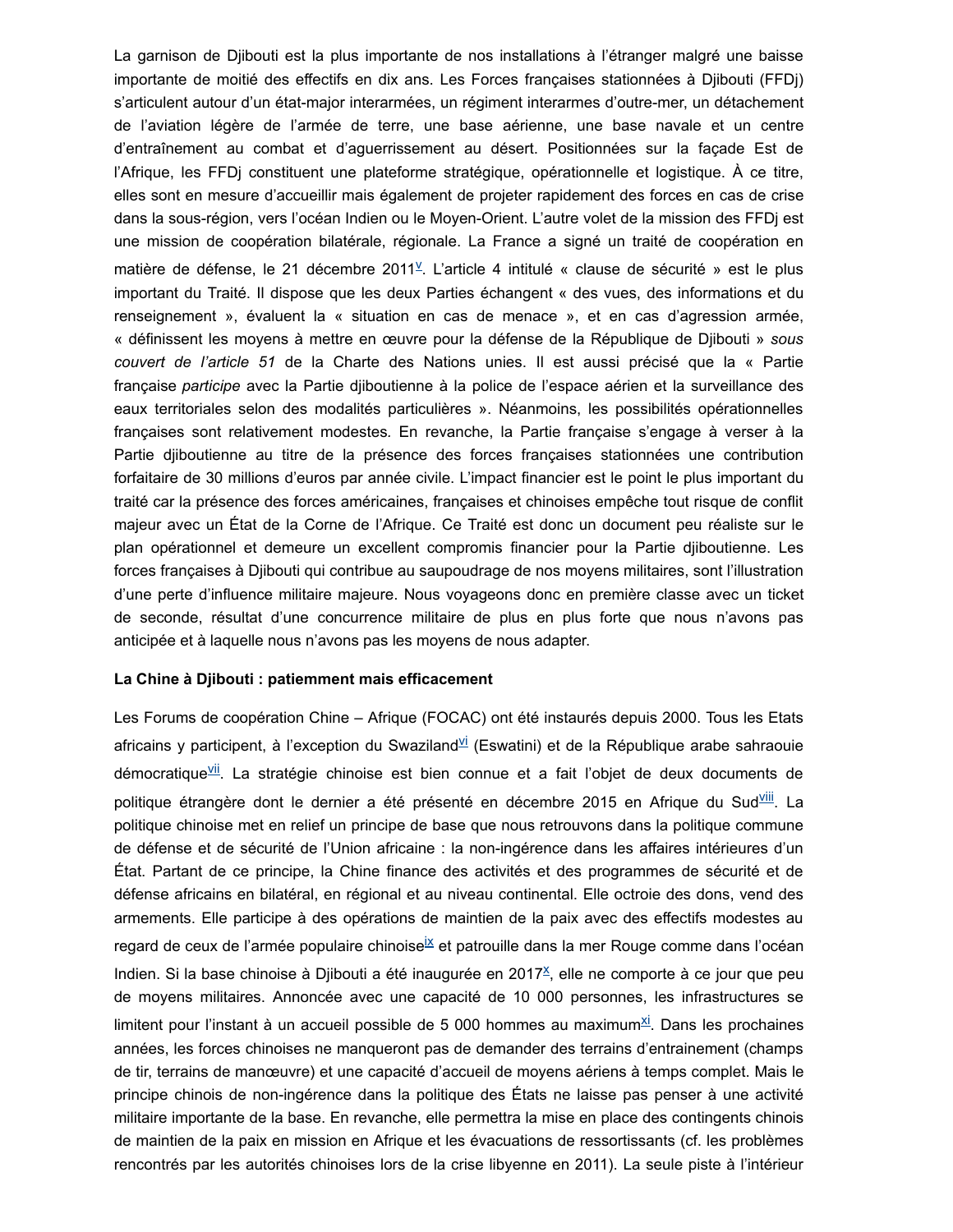de l'enceinte mesure 400 mètres et permettra le posé d'hélicoptères. Nous sommes donc loin d'une garnison centrale comme les Américains en disposent à Djibouti (et sur le terrain de Chabeley, utilisé par les drones). La « base » de Djibouti permettra à moyen terme d'assurer la libre circulation pour le volet maritime de la route de la soie pour l'Afrique orientale. La Chine est la seule puissance à avoir eu l'idée de développer des projets nationaux, régionaux et continentaux tout en s'appuyant sur les intérêts chinois. Contrairement aux Américains ou aux Français, ils ne s'engagent pas militairement mais financent des activités liées à la paix et à la sécurité. Cette non-ingérence porte ses fruits. L'acteur chinois est sollicité et bénéficie d'un blanc-seing. Le financement du siège de l'Union africaine fut un coup de maître pour un investissement très modeste (250 millions de dollars<sup>[xii](http://life-peace.org/hab/djibouti-la-naissance-dune-armee-europeenne/#sdendnote12sym)</sup>).

La présence de l'empire du Milieu à Djibouti et la comparaison de sa stratégie avec celles des deux autres acteurs majeurs présents sur ce territoire, doivent nous interroger sur l'avenir des implantations militaires et de leurs conséquences sur le continent africain.

#### **Vers un vrai multilatéralisme et la naissance d'une garnison européenne**

Les trois stratégies que nous avons présentées sont complètement différentes. Les deux acteurs des relations internationales de ces deux dernières années, la Chine et les États Unis, se font face sous les yeux d'une puissance moyenne rêvant toujours de son passé mais obligée de vivre chichement et sans grande envergure. Les USA dans la lutte contre la piraterie et le terrorisme se sont donnés les moyens de développer une garnison et d'y déployer les moyens adéquats. Au large de la Somalie, ils restent très présents. Quand leurs objectifs seront atteints, ils n'hésiteront pas à quitter la Corne de l'Afrique. La Chine avance ses pions sous un regard africain très admiratif. Sa démarche est pragmatique et annoncée. Cette vision chinoise est appréciée par les acteurs africains au nom du principe de non-ingérence. Que penser de l'intervention française au nord du Tchad pour sauver une fois de plus le soldat Debby ? Comment interpréter les propos du ministre français de l'Europe et des affaires étrangères après l'élection présidentielle de la République démocratique du Congo (janvier 2019<sup>[xiii](http://life-peace.org/hab/djibouti-la-naissance-dune-armee-europeenne/#sdendnote13sym)</sup>). Ce manque de réalisme de la politique française, ces erreurs maintes fois répétées, sont à l'opposé des positions diplomatiques chinoises. La Chine ne s'embarrasse pas de communiqués aux effets plus que contre-productifs ou d'interventions militaires dont le coût politique est élevé.

Prisonnière de ses traités de coopération en matière de défense qui n'ont plus de raison d'être, la France joue encore au gendarme de l'Afrique. C'est cette situation dont les Africains ne veulent plus. La France n'a toujours pas tourné la page de sa présence militaire, héritage du passé<sup>[xiv](http://life-peace.org/hab/djibouti-la-naissance-dune-armee-europeenne/#sdendnote14sym)</sup>, savamment entretenu au travers des écoles militaires et de notre modeste réussite en matière de coopération militaire d'influence. L'enseignement pragmatique de la Chine en Afrique doit être étudié car il est réaliste et fonctionne tout en s'adaptant aux particularités africaines. Il n'existe pas d'intérêts français à Djibouti. Il existe des intérêts européens et la démarche française doit le prendre en compte pour la porter au niveau de l'Union européenne. Le détroit de Bab el Mandeb est un des lieux

stratégiques de la planète. Il ouvre l'accès à l'océan Indien et reste très important pour la route la

plus courte qui relie l'Asie à l'Europe,

L'Union européenne tend à redéfinir sa politique vis-à-vis de l'Afrique. La volonté du président français de penser multilatéralisme (et coopération contemporaine) doit s'accompagner de décisions claires dans ce sens. Comme nous l'avons souligné, les intérêts à Djibouti sont européens et pas seulement français. Dans une zone de stabilité relative, l'UE doit prendre à sa charge la protection de ses intérêts stratégiques. Si la connaissance française de la région est un atout, envisager de transformer Djibouti en une base européenne ne doit pas être négligé. La France y garderait le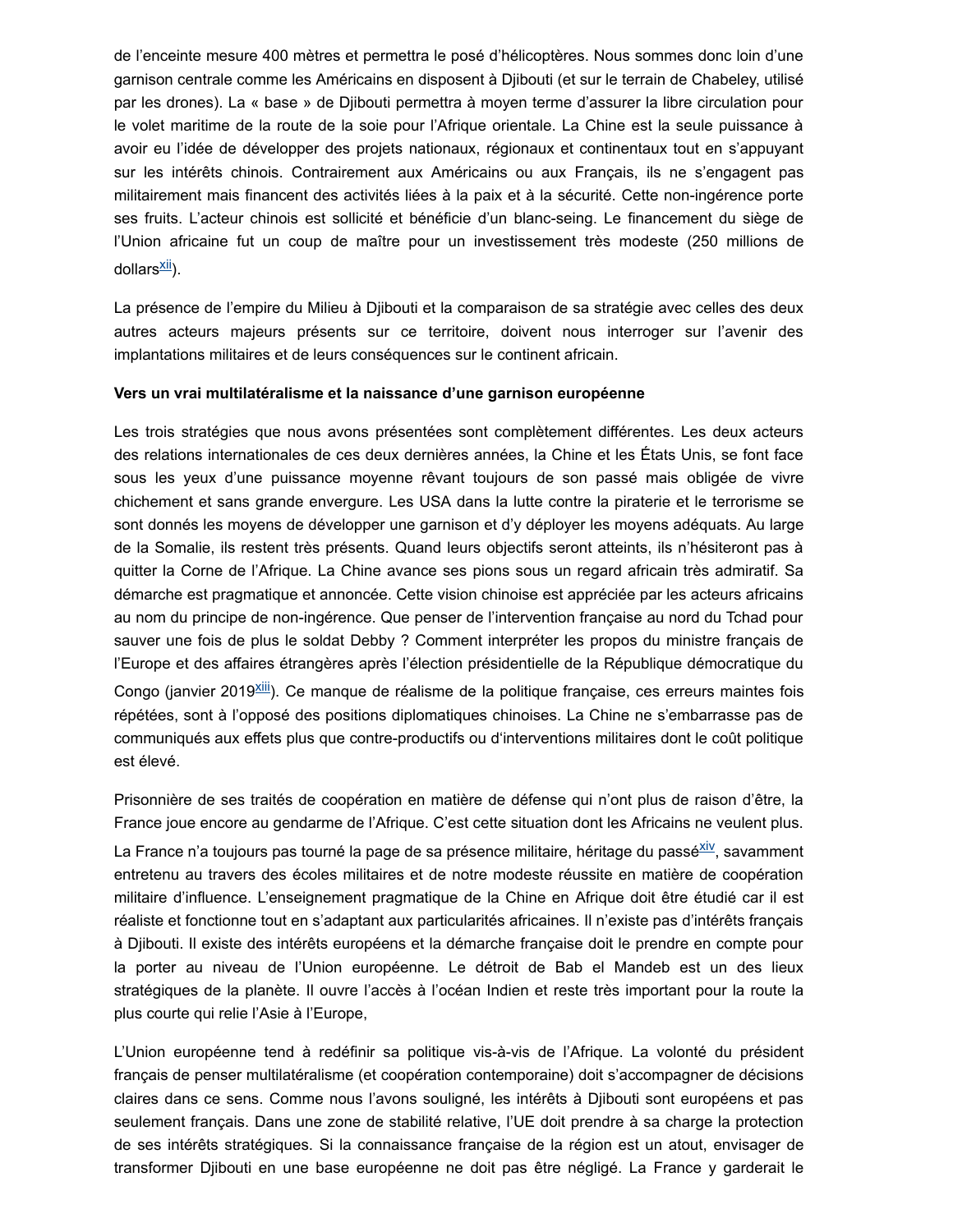statut de Nation-cadre au sein d'une implantation européenne. La mission Atalanta et les *European Union Training Missions* (EUTM) ont montré au fil du temps qu'elles permettent d'obtenir de bons résultats malgré le scepticisme qui les a toujours précédées. « L'armée européenne », annoncée par le président français lors des commémorations de la Première Guerre mondiale en novembre 2018 pourrait trouver là matière à exister et amorcer un changement de comportement trop militariste de la France.

La République de Djibouti, avec l'implantation militaire des grandes puissances, pourrait devenir un laboratoire de réflexion sur les engagements militaires des partenaires extérieurs au continent africain ainsi que leurs conséquences sur les besoins en sécurité des Etats de la Corne de l'Afrique. En implantant une « base européenne », l'UE serait aux premières loges pour atténuer les risques de confrontation entre les États Unis et la Chine tout en protégeant ses principales lignes d'approvisionnement.

Patrick Ferras a effectué la totalité de sa carrière militaire comme officier renseignement au sein d'unités et d'états-majors de l'Armée de l'air et Interarmées. Il est docteur en géographie spécialité géopolitique de l'Université de Paris 8 (Institutfrançais de géopolitique). Il dirige l'Observatoire de la Corne de l'Afrique (www.csba-ferras.eu).



[i](http://life-peace.org/hab/djibouti-la-naissance-dune-armee-europeenne/#sdendnote1anc) [\(https://newsafrica.fr/afrique-bolton-annonce-une-politique-americaine-plus-selective-lignes-de](https://newsafrica.fr/afrique-bolton-annonce-une-politique-americaine-plus-selective-lignes-de-defense/22374/)defense/22374/, consulté le 17 février 2019).

[ii](http://life-peace.org/hab/djibouti-la-naissance-dune-armee-europeenne/#sdendnote2anc) Rapport d'information du Sénat français par MM. Jean-Louis Carrère, Robert del Picchia, Mme Josette Durrieu et M. Alain Gournac, « *Évolutions stratégiques des États-Unis : quelles conséquences pour la France et pour l'Europe ?* », pp. 104-106, juillet 2014. Ou « *L'Afrique est restée sous le radar de Donald Trump* » de Maya Kandel, 11 novembre 2018.

[iii](http://life-peace.org/hab/djibouti-la-naissance-dune-armee-europeenne/#sdendnote3anc) Hunt Friend Alice et Wise Jamie D., « *The Evolution of U.S. Defense Posture in North and West Africa* », [www.csis.org](http://www.csis.org/), août 2018.

 $iv$  $iv$  $iv$  La deuxième implantation militaire américaine est en cours de construction au Niger. La</u> contribution forfaitaire américaine à Djibouti est évaluée à 63 millions de dollars [\(https://www.geostrategia.fr/base-militaire-chinoise-a-djibouti-symbole-dun-changement-de-posture](https://www.geostrategia.fr/base-militaire-chinoise-a-djibouti-symbole-dun-changement-de-posture-strategique/)strategique/, 14 décembre 2017).

[v](http://life-peace.org/hab/djibouti-la-naissance-dune-armee-europeenne/#sdendnote5anc) Ratifié en 2012 par l'Assemblée nationale française.

[vi](http://life-peace.org/hab/djibouti-la-naissance-dune-armee-europeenne/#sdendnote6anc) Cet État ne reconnait par la République Populaire de Chine.

[vii](http://life-peace.org/hab/djibouti-la-naissance-dune-armee-europeenne/#sdendnote7anc) Cet État n'est reconnu que par l'Union africaine.

[viii](http://life-peace.org/hab/djibouti-la-naissance-dune-armee-europeenne/#sdendnote8anc) Réaffirmé lors du FOCAC de Beijing en septembre 2018 et de son plan d'action 2019-2021 [\(https://focacsummit.mfa.gov.cn/fra/,](https://focacsummit.mfa.gov.cn/fra/) consulté le 10 mars 2019).

[ix](http://life-peace.org/hab/djibouti-la-naissance-dune-armee-europeenne/#sdendnote9anc) 2 512 hommes au 31 janvier 2019 ([https://peacekeeping.un.org/fr/troop-and-police-contributors,](https://peacekeeping.un.org/fr/troop-and-police-contributors) consulté le 15 mars 2019).

[x](http://life-peace.org/hab/djibouti-la-naissance-dune-armee-europeenne/#sdendnote10anc) [Le loyer est évalué à 20 millions de dollars \(https://www.geostrategia.fr/base-militaire-chinoise-a](https://www.geostrategia.fr/base-militaire-chinoise-a-djibouti-symbole-dun-changement-de-posture-strategique/)djibouti-symbole-dun-changement-de-posture-strategique/, 14 décembre 2017).

[xi](http://life-peace.org/hab/djibouti-la-naissance-dune-armee-europeenne/#sdendnote11anc) Entretien à Djibouti en mai 2018. Si les effectifs annoncés étaient avérés, la présence militaire chinoise serait supérieure à celle des États-Unis.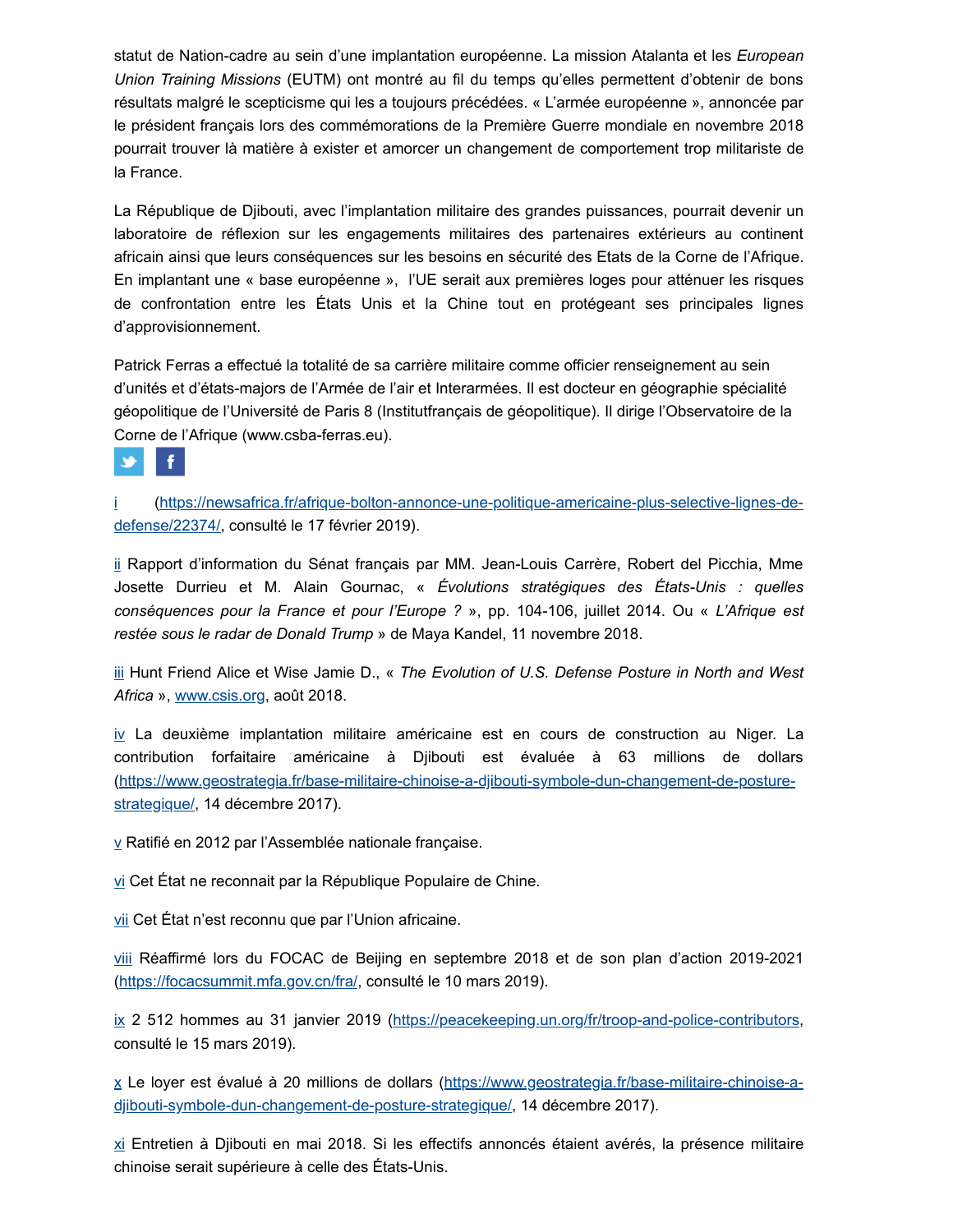[xii](http://life-peace.org/hab/djibouti-la-naissance-dune-armee-europeenne/#sdendnote12anc) Cette somme est égale à 75 % des sommes engagées par les partenaires extérieurs pour le financement de la mission de l'Union africaine en Somalie en 2017. La communication réalisée par la Chine a été à la hauteur de l'événement (le bâtiment, construit à Addis Abeba, a été livré pour le sommet du cinquantenaire de l'UA en 2013). En revanche, nous n'entendons jamais parler du financement de l'AMISOM par l'Union européenne depuis 2007 !

[xiii](http://life-peace.org/hab/djibouti-la-naissance-dune-armee-europeenne/#sdendnote13anc) Le ministre français des Affaires étrangères a estimé « que les résultats de la présidentielle en RD Congo n'étaient pas conformes aux résultats qu'on a pu [constater….»\(https://www.slate.fr/story/172146/le-drian-republique-democratique-congo-election](https://www.slate.fr/story/172146/le-drian-republique-democratique-congo-election-presidentielle-regard-ingerence)presidentielle-regard-ingerence, , 11 janvier 2019).

[xiv](http://life-peace.org/hab/djibouti-la-naissance-dune-armee-europeenne/#sdendnote14anc) Les passes d'armes entre la France et la Russie sur la République centrafricaine (discours des ministres français des affaires étrangères et de la Défense au Forum de Dakar 2018) sont révélatrices de notre comportement arrogant et de cette volonté de chasse gardée.

## **Africa tunes in to China**

*By Najum Mushtaq*



How times change. When China's state news agency, Xinhua, opened a bureau in Cairo in 1958 and Radio Peking began transmissions to east Africa in Swahili in 1961, the news, commentary and even music bore the inescapable imprint of Mao's Little Red Book and China's anti-colonial communist ideology. And, although "television access was minimal...the Chinese used film to advertise the depths of Sino-African relationship and extol the benefits of Maoism."i Spreading the revolution of Mao and solidarity with the emerging post-colonial socialist regimes and movements used to be the main function of the Chinese media in Africa—and almost everywhere else.

Since the turn of the century, however, the much-expanded and sophisticated Chinese media has become a supporting act in promoting economic growth and 'harmonious development' through Chinese investments in African markets. It has "become an increasingly important part of the 'going out policy' that characterized China's approach to international relations in the post–Cold War era. In the 1990s, this strategy was limited to trade and industry, but since the mid-2000s, it has broadened to include the media as a vehicle for public diplomacy."<sup>II</sup>

Another stark difference from the erstwhile Maoist era is that not all Chinese media operating in Africa are owned by the state or the Communist Party; private business outlets, with patronage and consent of the party, have also waded into the market. Nonetheless, both sides remain uncritical of China's policies—or for that matter, of governments in host countries—and vie to present a positive picture of the continent and its relations with China. As a Daily China journalist says, "Our motto used to be, 'Let China go out into the world; let the world understand China. Now it's: 'Report on China; influence the world."<sup>[iii](http://life-peace.org/hab/africa-tunes-in-to-china/#sdendnote3sym)</sup>

#### **An elaborate Chinese plan**

The breakthrough for the Sino-Africa media relations came in 2006 when 48 African states at the Forum on China-Africa Cooperation (FOCAC) agreed to the Beijing Action Plan. Among its other salient features, the plan laid out three key areas of China's media expansion in Africa: engagement with African media institutions, promoting the practice of journalism, and training African journalists. Section 5.8 of the plan identified f[iv](http://life-peace.org/hab/africa-tunes-in-to-china/#sdendnote4sym)e points of Chinese engagement with African news media: $\mathbb{V}$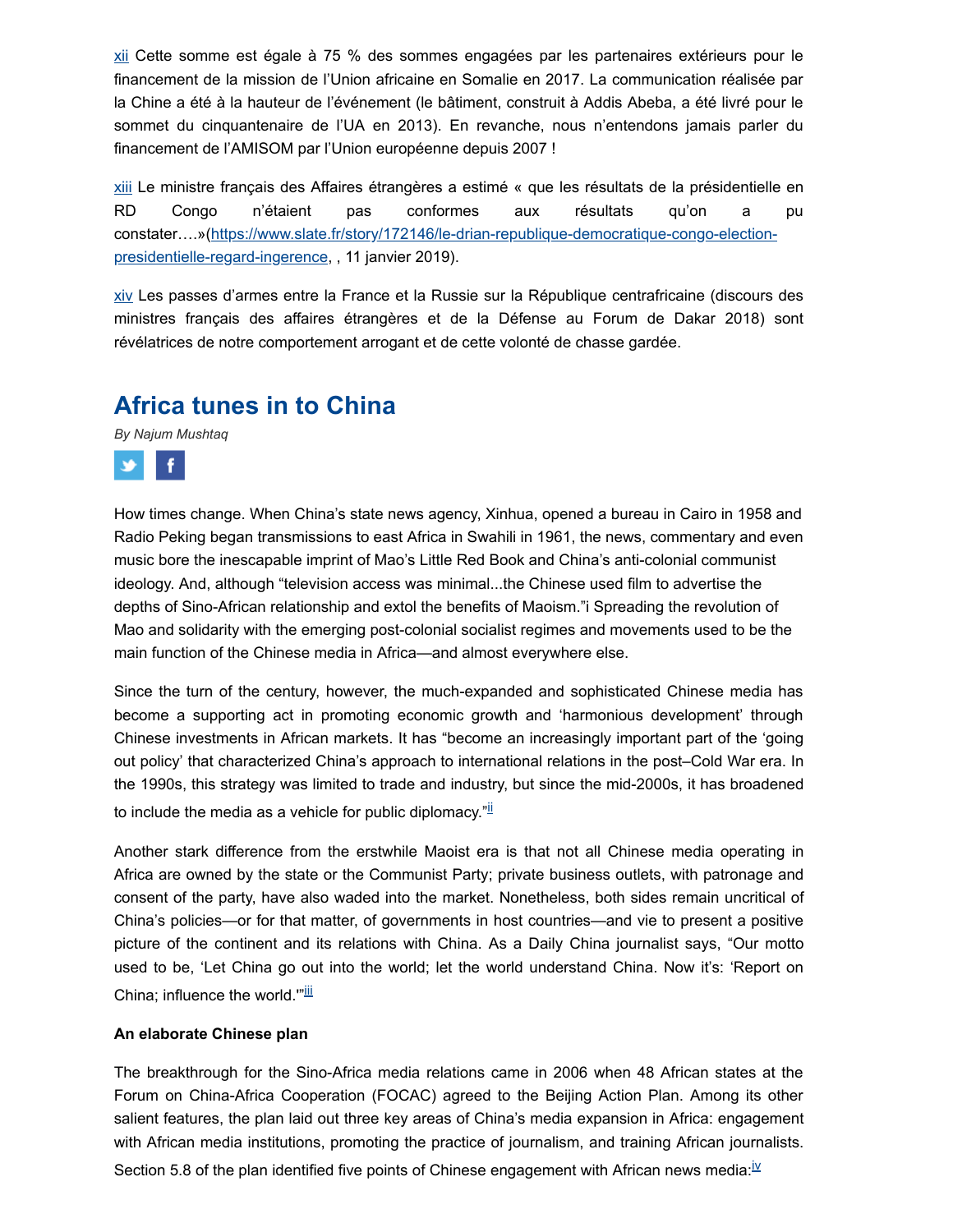- 1. Increased contacts between their respective news media contribute to comprehensive and objective news coverage of the other side, the two sides encouraged their respective news media to play a positive role in enhancing mutual understanding and friendship.
- 2. The two sides support multi-level exchanges and cooperation in various forms between their press authorities and media and exchange more visits between media groups.
- 3. The two sides support and encourage more reporting and coverage by their news media of the other side and will provide mutual assistance and facilitation to each other's news agencies in sending resident and non-resident correspondents for news reporting.
- 4. The Chinese side will continue to host workshops for African correspondents and invite heads of press authorities and media groups as well as correspondents from Africa to China to exchange views, cover news and explore ways of conducting effective cooperation.
- 5. The two sides agreed to expand cooperation in radio and television broadcasting. China will focus on helping African countries train radio and television staff.

Since then, China's media presence has grown markedly in all these areas. The South China Morning Post reported in 2009 that the Chinese government was planning to spend 45 billion yuan (\$4bn) "on the overseas expansion of its main media organisations in an aggressive global drive to improve the country's image internationally. The three state media giants – Central China Television, Xinhua News Agency and the People's Daily – could each get up to 15 billion yuan if they came up with 'worthwhile projects' to enhance their global influence."  $\mathbb{Z}$ The main geographical focus of this drive has been on expanding into the African continent.

In 2012, the external arm of state-run China Central Television (CCTV) launched its Africa service through a bureau in Nairobi (renamed and consolidated as China Global TV Network—CGTN—in 2016), the first Chinese news hub of its kind outside of Beijing. More bureaus have since been opened in Lagos, Cairo and Johannesburg. The CCTV was designed, to compete with—and counter —the BBC and CNN and it provides a mobile TV news service 'I love Africa'. Similarly, China's state news agency, Xinhua, has 30 bureaus to report from Africa and it also broadcasts through a tele[vi](http://life-peace.org/hab/africa-tunes-in-to-china/#sdendnote6sym)sion channel. V

A private Chinese company, StarTimes, has "purchased a controlling stake in South African satellite television provider Top TV, adding to its presence in thirteen other African countries and the state-run radio broadcaster. China Radio International, had FM stations in three East African cities, while its AM channel covered all of Kenya….By the start of 2011, Xinhua's television station, CNC World, had begun broadcasting to African satellite and cable viewers and that same year, partnered with a Kenyan mobile operator to provide news feeds for mobile phones." $\frac{V}{V}$ 

Also in 2012, *China Daily Africa*, a newspaper, and *ChinAfrica*, a magazine, were published and released across the continent. Whilst both print outlets rely heavily on local journalists and media workers, media observers say that editorial decisions are made in Beijing. "CGTN has two editorial meetings: one for all staff and another where Chinese editors seek approval for the stories from their bosses in Beijing. 'Once it touches on Chinese state interests, censorship kicks in," says Emeka Umeji, a Nigerian academic."<sup>VIII</sup>

Besides the Chinese ripples on airwaves and in print, this media expansion is taking place in more subtle and strategic ways. China offers a mass training program for African journalists with about 1,000 of them attending courses in China every year. "A second, nascent source of influence is via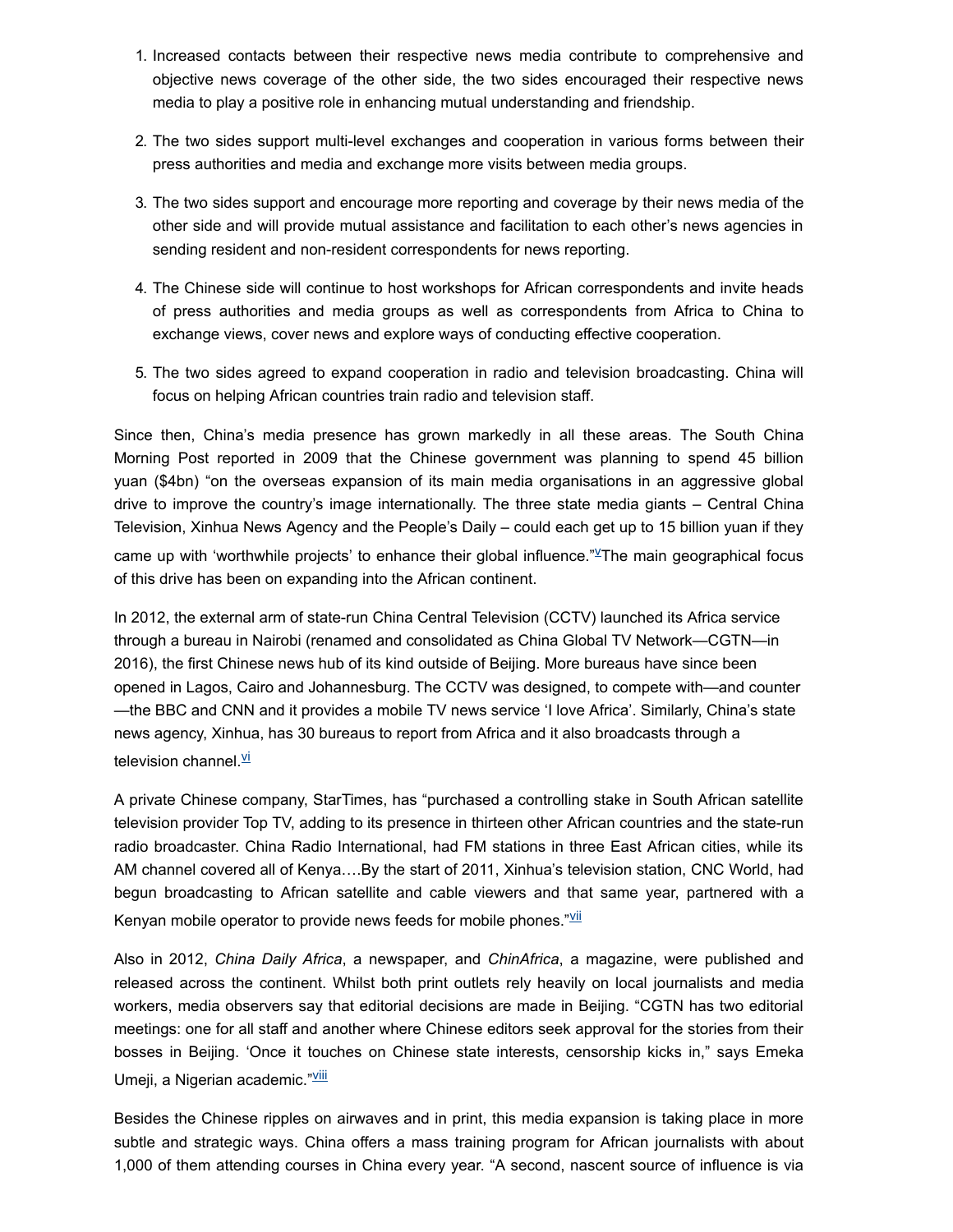Chinese investment in private companies. In 2013, for example, state-backed Chinese investors (including a subsidiary of CCTV, CGTN parent company) bought a 20% stake in Independent Media, a South African company…The third, and most important, development is the expansion of *StarTimes*, a private pay-tv company with close links to the Chinese government. Increasingly it is the primary vehicle for the expansion of Chinese soft power in Africa. Since it began operating in Rwanda in 2008, *StarTimes* has branched out to roughly 30 countries across the continent."<sup>[ix](http://life-peace.org/hab/africa-tunes-in-to-china/#sdendnote9sym)</sup>

Along with investments in media, China has given loans and grants to several African governments to build the communications infrastructure. Nigeria, for instance, has purchased satellite technology from China and Malawi has commissioned a fiber-optic communication project worth \$22.94 million. In some instances, notes a media analyst, "infrastructural support was implicitly linked to political ends." For example, in 2002 and 2006, Zambia received FM transmitters and for further extension of radio services to seven provinces. In both instances, this transfer of technology coincided with the election cycles in the country and supported the then ruling pro-Beijing Movement for Multiparty Democracy."<sup>X</sup>

#### **What do the Chinese media offer?**

Like other global media channels, the Chinese media has adapted to the 24-hour news and entertainment cycle. Xinhua works as any other western wire agency and reports news and analysis from a Chinese perspective. The TV channel CGTN has the usual mix of soap operas, sports, business, lifestyle and culture in addition to global and domestic Chinese news. Compared with the BBCs and Al-Jazeeras of the media world, the additional element that the Chinese channels—CGTN and those aired via*StartTimes*—provide to their African audience is their emphasis on Chinese values and the Chinese government's point of view. And, unlike most other 'western' media, it tends to paint a more positive and optimistic picture of the state of African societies.

Gagliardone and Nyíri (2017) in a study of Chinese journalists working in Africa describe "their work as belonging to 'a style of journalism that focuses on collective achievements, rather than divisive issues or sensational news' and elicited the idea of 'a new form of developmental journalism, one that could provide information that can be directly incorporated in activities beneficial for a country's arowth.'<sup><u>[xi](http://life-peace.org/hab/africa-tunes-in-to-china/#sdendnote11sym)</u></sup>

According to Du Feijin, head of the publicity department of the Beijing committee of the Communist Party, in 2017 Beijing enterprises and institutions dubbed around 8,000 hours and translated more than 10,000 hours of Chinese films and TV series in 2017. Swahili and Hausa language dubbing contests for Chinese movies and TV series were also held and 17 films and 400 TV show episodes in seven languagesincluding French, Portuguese and local languages were aired across 20 African countries as part of the Beijing TV Dramas Broadcasting Exhibition in Africa, $\frac{x}{ii}$ 

And, like most other things Chinese it is inexpensive. For example, notes, Madrid Morales, "*StarTimes'*big selling point has always been its affordability…When selling its services to governments, it is often able to offer the lowest bids alongside long-term, low-interest rate financing provided by China's Exim Bank. At the consumer level, it offers some of the lowest prices for pay TV, it provides relatively inexpensive decoders and, more recently, has begun free satellite dish installations in rural communities where [digital TV] was out of reach. With this multipronged strategy, in 2016, the company claims to have reached 10 million subscribers" in 30 African countries. Xill The company has also been a leading player in Africa's transition from analog to digital TV.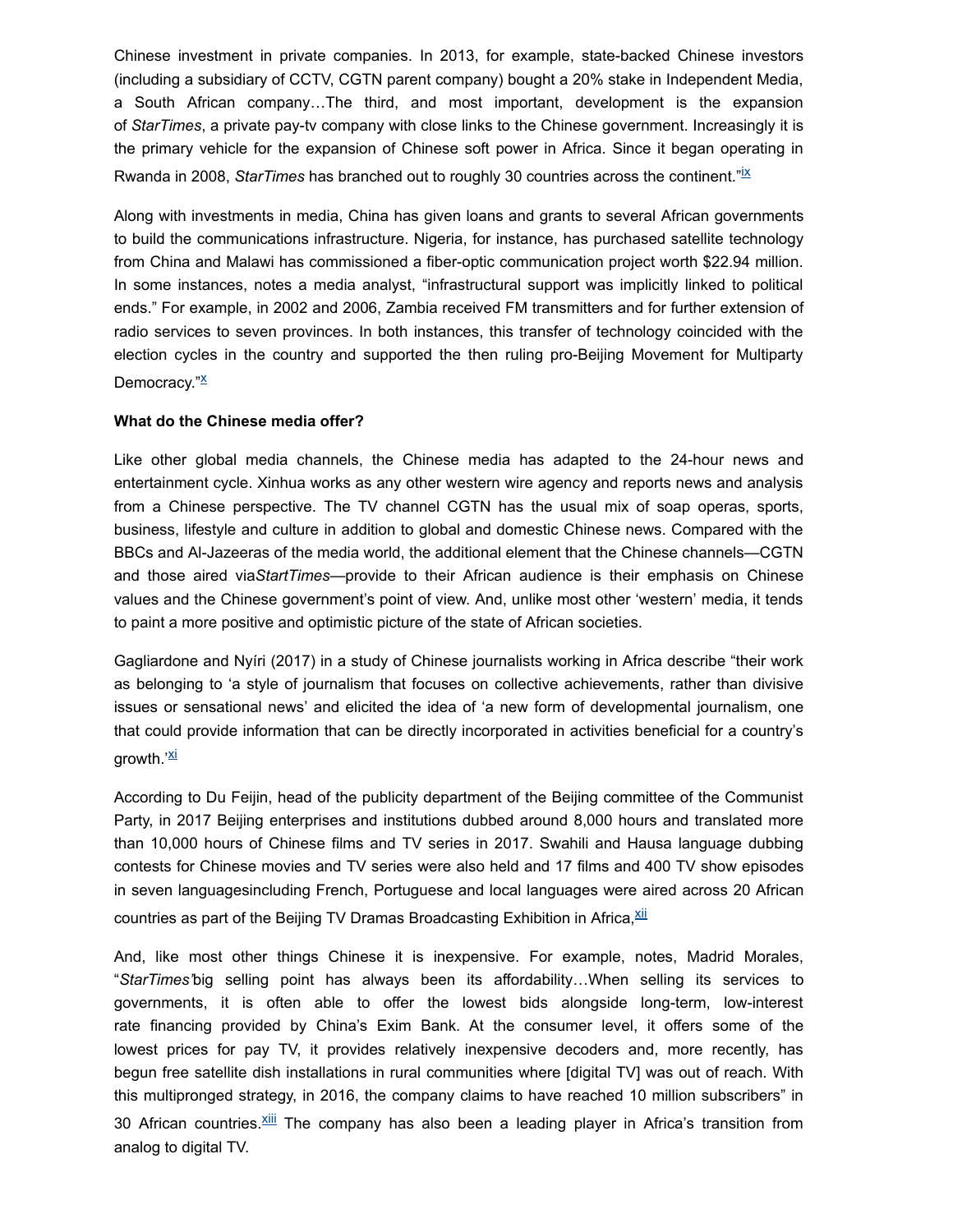#### **Is Africa listening and watching?**

It is hard to quantify soft power—and harder still to measure the impact of news media and TV channels. Whilst it is difficult to come up with a credible number for viewers of CGTN, it has over 77m followers on Facebook, most than any TV channels in the world. (Most of them, however, are Chinese in the country.) Also, China did not become a major media player in Africa until this decade and it may perhaps be too short a time to fully evaluate its impact on African hearts and minds. Early signs, though, point to significant improvement in China's image and effectiveness of its media plan for Africa.

Several studies and surveys done over the last couple of years suggest that Beijing's efforts are paying dividends and building a favourable perception of China in Africa. A 2016 Stanford University research in six African countries concluded that 'in many cases, the larger the Chinese media presence in a country and the more access to relevant media technology, the more favorable public opinion toward China has grown across multiple dimensions."<sup>Xiv</sup>

According to the Economist, another survey of youth from 18 African countries found that of those who had watched CGTN, 63% had liked the channel and only 13% had a negative view. More than half said they agreed with CGTN's "ideological agenda". XX

Much of this early success is due to the contrast between the negative picture of Africa that has been presented by the mainstream conventional international TV channels for decades and the positive news that Chinese media has to offer to its African viewers. By associating themselves with the notion of positive news, Chinese media appear to be taking the lead in appropriating a narrative that other news organizations have been developing for some time, observes a survey of African journalist students. $\frac{XVI}{Y}$ 

#### **Conclusion: Many voices, one world**

The advent and recent surge of Chinese media into African markets is a reflection of changes in the country's domestic politics and economy as well as its response to the changed geopolitical and technological context in the late 20<sup>th</sup> and early 21<sup>st</sup> century. China's ambitious global trade, investment and growth agenda warrants a matching effort to influence public opinion and perceptions in partner countries. Especially in post-colonial African societies, exposed as they have been almost exclusively to western media and culture, Chinese news and entertainment outlets provide an alternative external view and perspective on Africa. It may have a predetermined tone of positivity and an avowed purpose of promoting Sino-Africa relations, but China's media is making its presence felt in a growing crowd of old and new competitors vying to capture African audiences. In its own way, the expansion of Chinese media signifies movement towards a New World Information and Communications Order, an idea advocated by developing countries at UNESCO in the 1970s and 80s, which called for addressing imbalances and hegemonies in global media coverage and envisioned "many voices, one world" in a "new, more just, and more efficient" global media. XVII Whilst the original ideals of justice and more equitable control of media may not be a top priority for the Chinese media intervention, it is nonetheless building and shaping a new media order on the African continent.

Najum Mushtaq is a political analyst focusing on the Horn of Africa and South Asia. He can be reached a[tnajummushtaq@gmail.com](mailto:najummushtaq@gmail.com) .

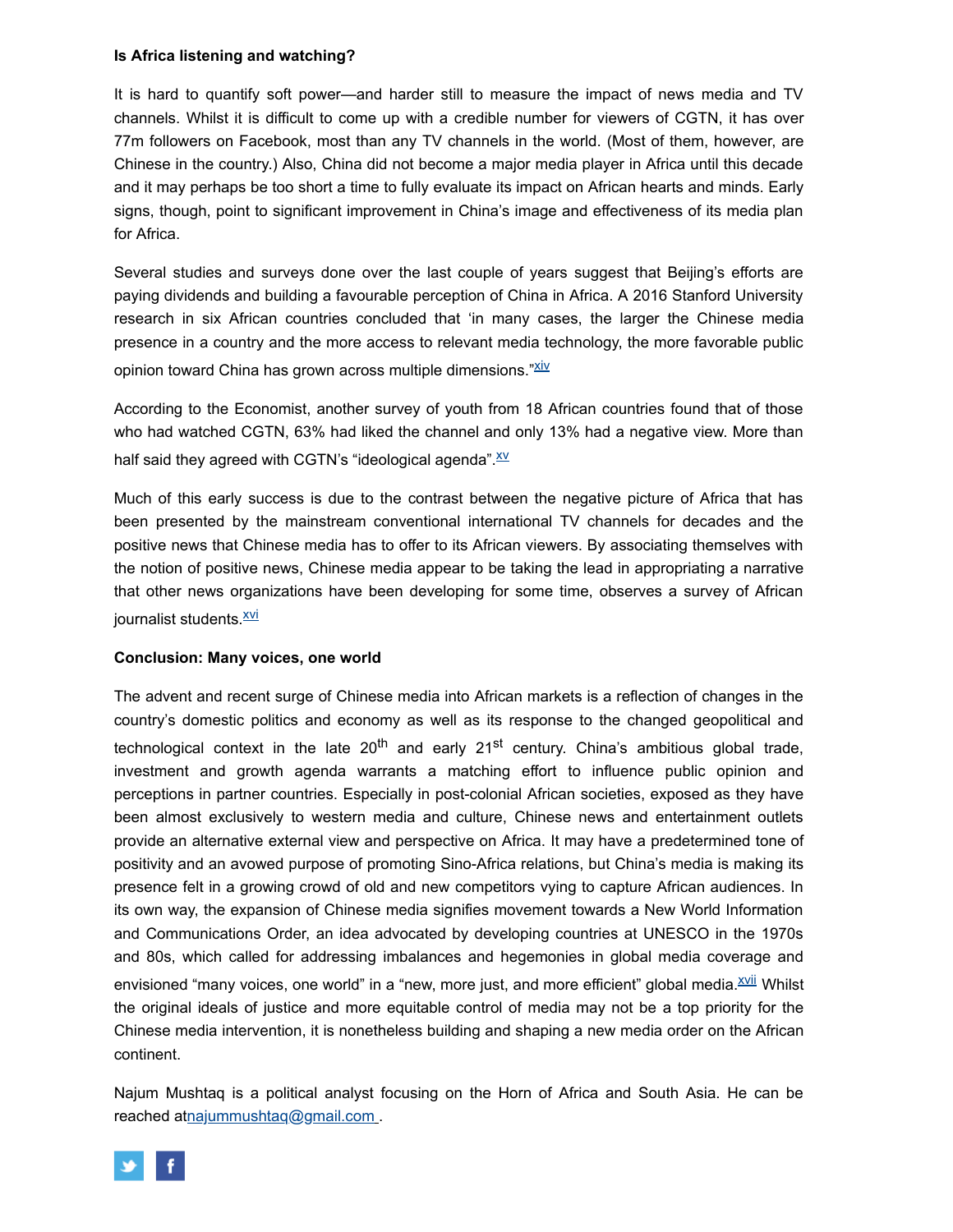[i](http://life-peace.org/hab/africa-tunes-in-to-china/#sdendnote1anc) Cook, Alexander, ed, *Mao's Little Red Book: A Global History*, Cambridge 2014, p. 109

[ii](http://life-peace.org/hab/africa-tunes-in-to-china/#sdendnote2anc) Shambaugh (2013) and Xin (2009) cited in Wassermann, Herman and Dani Madrid-Morales. "How Influential Are Chinese Media in Africa? An Audience Analysis in Kenya and South Africa" *International Journal of Communications* (2018).

[iii](http://life-peace.org/hab/africa-tunes-in-to-china/#sdendnote3anc) Kuhn, Anthony. ''Chinese Leaders Leverage Media To Shape How The World Perceives [China.'' NPR, October 4, 2018.https://www.npr.org/2018/10/04/654281939/chinese-leaders-aim-to](https://www.npr.org/2018/10/04/654281939/chinese-leaders-aim-to-shape-how-the-world-perceives-their-country)shape-how-the-world-perceives-their-country

[iv](http://life-peace.org/hab/africa-tunes-in-to-china/#sdendnote4anc) Foreign Ministry of the People's Republic of China. FORUM ON CHINA-AFRICA COOPERATION BEIJING ACTION PLAN (2007-2009).<https://www.fmprc.gov.cn/zflt/eng/zyzl/hywj/t280369.htm>

[v](http://life-peace.org/hab/africa-tunes-in-to-china/#sdendnote5anc) *South China Morning Post*, ''Beijing in 45b yuan global media drive,'' January 19, 2009[,https://www.scmp.com/article/666847/beijing-45b-yuan-global-media-drive](https://www.scmp.com/article/666847/beijing-45b-yuan-global-media-drive)

[vi](http://life-peace.org/hab/africa-tunes-in-to-china/#sdendnote6anc) ibid

[vii](http://life-peace.org/hab/africa-tunes-in-to-china/#sdendnote7anc) Leslie, Michael. "The Dragon Shapes Its Image: A Study of Chinese Media Influence Strategies in Africa." *African Studies Quarterly*, Volume 16, Issue 3-4, (December 2016).

[viii](http://life-peace.org/hab/africa-tunes-in-to-china/#sdendnote8anc) *The Economist*. ''Soft power and censorship: China is broadening its efforts to win over African [audiences''.https://www.economist.com/middle-east-and-africa/2018/10/20/china-is-broadening-its](https://www.economist.com/middle-east-and-africa/2018/10/20/china-is-broadening-its-efforts-to-win-over-african-audiences)efforts-to-win-over-african-audiences

[ix](http://life-peace.org/hab/africa-tunes-in-to-china/#sdendnote9anc) ibid

[x](http://life-peace.org/hab/africa-tunes-in-to-china/#sdendnote10anc) Leslie, Michael. Leslie, "The Dragon Shapes Its Image: A Study of Chinese Media Influence Strategies in Africa." African Studies Quarterly, Volume 16, Issue 3-4, (December 2016).

[xi](http://life-peace.org/hab/africa-tunes-in-to-china/#sdendnote11anc) Wassermann, Herman and D. Madrid-Morales,. "How Influential Are Chinese Media in Africa? An Audience Analysis in Kenya and South Africa" International Journal of Communications, (2018).

[xii](http://life-peace.org/hab/africa-tunes-in-to-china/#sdendnote12anc) Aiqing, Fang. ''New era for China-Africa media links.'' *China Daily*, July 5, 2018[.http://www.chinadaily.com.cn/a/201807/05/WS5b3d5d3da3103349141e0c4e.html](http://www.chinadaily.com.cn/a/201807/05/WS5b3d5d3da3103349141e0c4e.html)

[xiii](http://life-peace.org/hab/africa-tunes-in-to-china/#sdendnote13anc) Madrid-Morales, D. ''Going out' – China in African media." [https://africasacountry.com/2018/04/going-out-china-in-african-media.](https://africasacountry.com/2018/04/going-out-china-in-african-media)

[xiv](http://life-peace.org/hab/africa-tunes-in-to-china/#sdendnote14anc) Cook, Sarah. ''The Globalization of Beijing's Media Controls: Key Trends from 2018.'' Freedom At Issue Blog[.https://freedomhouse.org/blog/globalization-beijings-media-controls-key-trends-2018](https://freedomhouse.org/blog/globalization-beijings-media-controls-key-trends-2018)

[xv](http://life-peace.org/hab/africa-tunes-in-to-china/#sdendnote15anc) *The Economist*. '' China is spending billions on its foreign-language media.'' June 14, [2018.https://www.economist.com/china/2018/06/14/china-is-spending-billions-on-its-foreign](https://www.economist.com/china/2018/06/14/china-is-spending-billions-on-its-foreign-language-media)language-media

[xvi](http://life-peace.org/hab/africa-tunes-in-to-china/#sdendnote16anc) Wassermann, Herman and D. Madrid-Morales,. "How Influential Are Chinese Media in Africa? An Audience Analysis in Kenya and South Africa" International Journal of Communications, (2018).

[xvii](http://life-peace.org/hab/africa-tunes-in-to-china/#sdendnote17anc) United Nations Educational, Scientific and Cultural Organization. ''Many Voices: One World'['https://unesdoc.unesco.org/ark:/48223/pf0000040066](https://unesdoc.unesco.org/ark:/48223/pf0000040066) .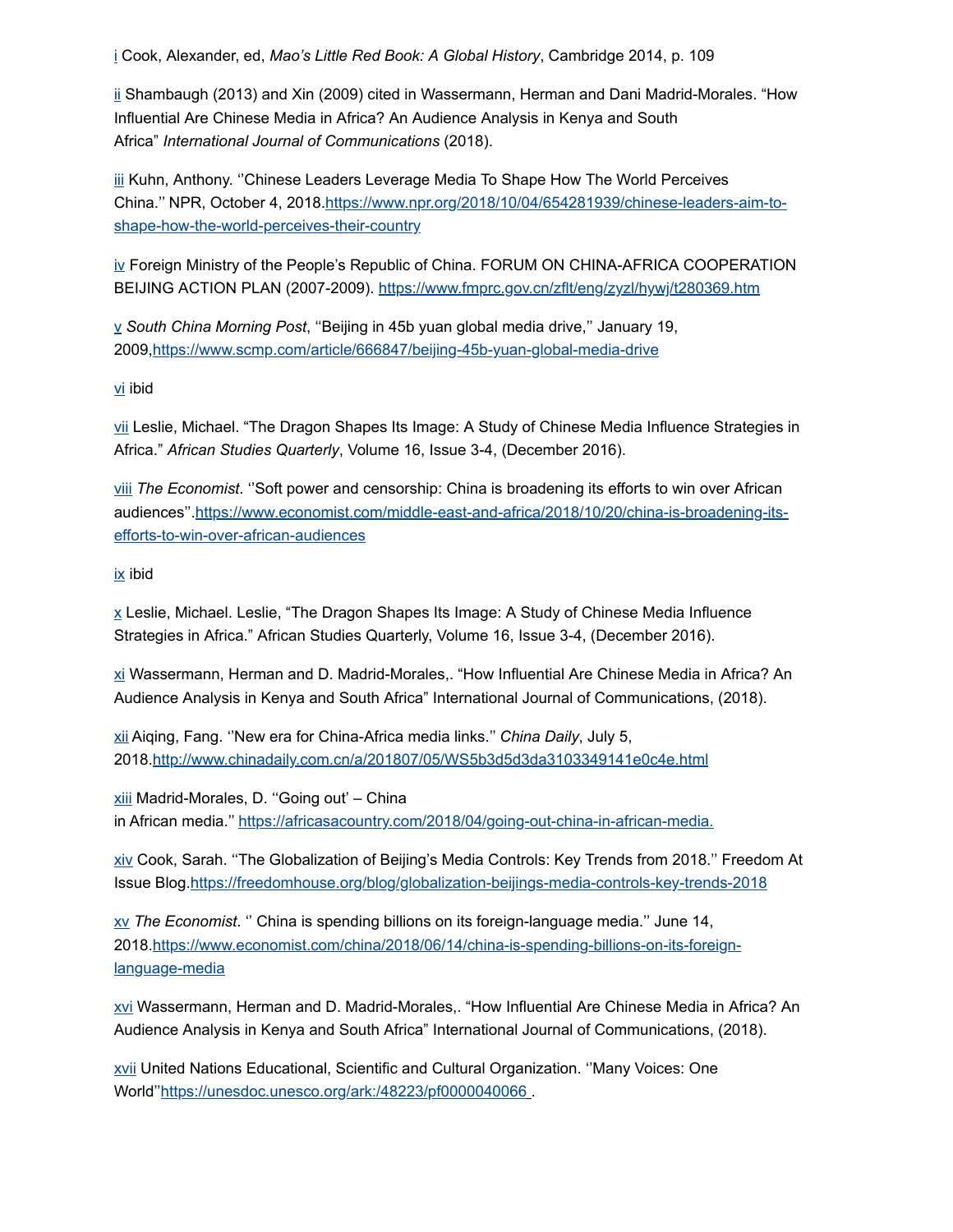# **Potential Risks and Rewards of Sino-Somalia Fishing Agreement**

*By Mohamed Ahmed*



#### **Context**

During the recent Beijing Summit of the China-Africa Cooperation Forum in September 2018, Chinese President Xi Jinping pledged \$60 billion in financing for projects in Africa in the form of assistance, investment and loans[.\[i\]](http://life-peace.org/hab/potential-risks-and-rewards-of-sino-somalia-fishing-agreement/#_edn1) Chinese investment and trade with Africa have increased significantly over the past few years, surpassing Europe and the United States (US) who used to be the predominant sources of foreign investment and the main market for African exports.[\[ii\]](http://life-peace.org/hab/potential-risks-and-rewards-of-sino-somalia-fishing-agreement/#_edn2) Some of the primary motivations that lie behind China's push toward increased investments in Africa include the desire to secure a dependable source of [raw materials](https://www.investopedia.com/terms/r/rawmaterials.asp) to fuel China's own rapidly growing economy, the desire to increase China's global political influence and the opportunities presented by [emerging market economies](https://www.investopedia.com/terms/e/emergingmarketeconomy.asp) in Africa[.\[iii\]](http://life-peace.org/hab/potential-risks-and-rewards-of-sino-somalia-fishing-agreement/#_edn3)

#### **Sino-Somalia Relations**

In a meeting with the President of Somalia, the President of the People's Republic of China stated that China had always aided Somalia in preserving its national sovereignty, security and territorial integrity[.\[iv\]](http://life-peace.org/hab/potential-risks-and-rewards-of-sino-somalia-fishing-agreement/#_edn4) The remarks testify to the historical significance of China- Somalia relations. Some of the most notable buildings in Mogadishu such as the National Theater and the Football Stadium were built by China.[y]

President Jinping said that China and Somalia enjoy a long history of friendship, adding that Somalia was the first country in East Africa to establish diplomatic relations with China and that Somalia was also one of the countries supporting the People's Republic of China in restoring its lawful seat in the United Nations[.\[vi\]](http://life-peace.org/hab/potential-risks-and-rewards-of-sino-somalia-fishing-agreement/#_edn6) Since1991 China has invested in over 80 infrastructural projects such as hospitals, stadiums and roads in Somalia[.\[vii\]](http://life-peace.org/hab/potential-risks-and-rewards-of-sino-somalia-fishing-agreement/#_edn7)

In the latest iteration of the two countries' relationship, the Federal Government of Somalia (FGS) granted fishing licences to 31 Chinese vessels to exploit tuna and tuna-like species off its coast in a bid to tap the sector for economic growth[.\[viii\]](http://life-peace.org/hab/potential-risks-and-rewards-of-sino-somalia-fishing-agreement/#_edn8) In addition, bilateral trade volume between China and Somalia reached 485 million US dollars in 2017 with year-on-year growth of 20 percent.  $[ix]$ 

#### **The Agreement**

In a ceremony on December 11, 2018 Somali President announced that his administration has granted 31 fishing licenses to the China Overseas Fisheries Association. "These licenses allow tuna fishing, and this shows that Somalia issues licenses through the legal process," he said.[\[x\]](http://life-peace.org/hab/potential-risks-and-rewards-of-sino-somalia-fishing-agreement/#_edn10) According to the FGS, the new licenses are restricted to migratory tuna stocks, and will not affect local fisheries as the licence restrictions reserve the waters within 24 nm of the coast for local fishermen. [ $xi$ ] Upon entering or leaving Somalia's Exclusive Economic Zone, the boats will also have to declare their positions, besides the weight of catch on board by species[.\[xii\]](http://life-peace.org/hab/potential-risks-and-rewards-of-sino-somalia-fishing-agreement/#_edn12)

Some observers, however, fear that this may aid the return of Somali pirates as fishing stocks could be depleted and the livelihoods of local fishermen threatened. There are also concerns that China would dump toxic wastes in Somalia's waters thus leading to environmental degradation. [\[xiii\]M](http://life-peace.org/hab/potential-risks-and-rewards-of-sino-somalia-fishing-agreement/#_edn13)oreover, it is not clear how Somalia will ensure compliance with the letter and spirit of the agreement or if it even has the necessary monitoring regime and tools.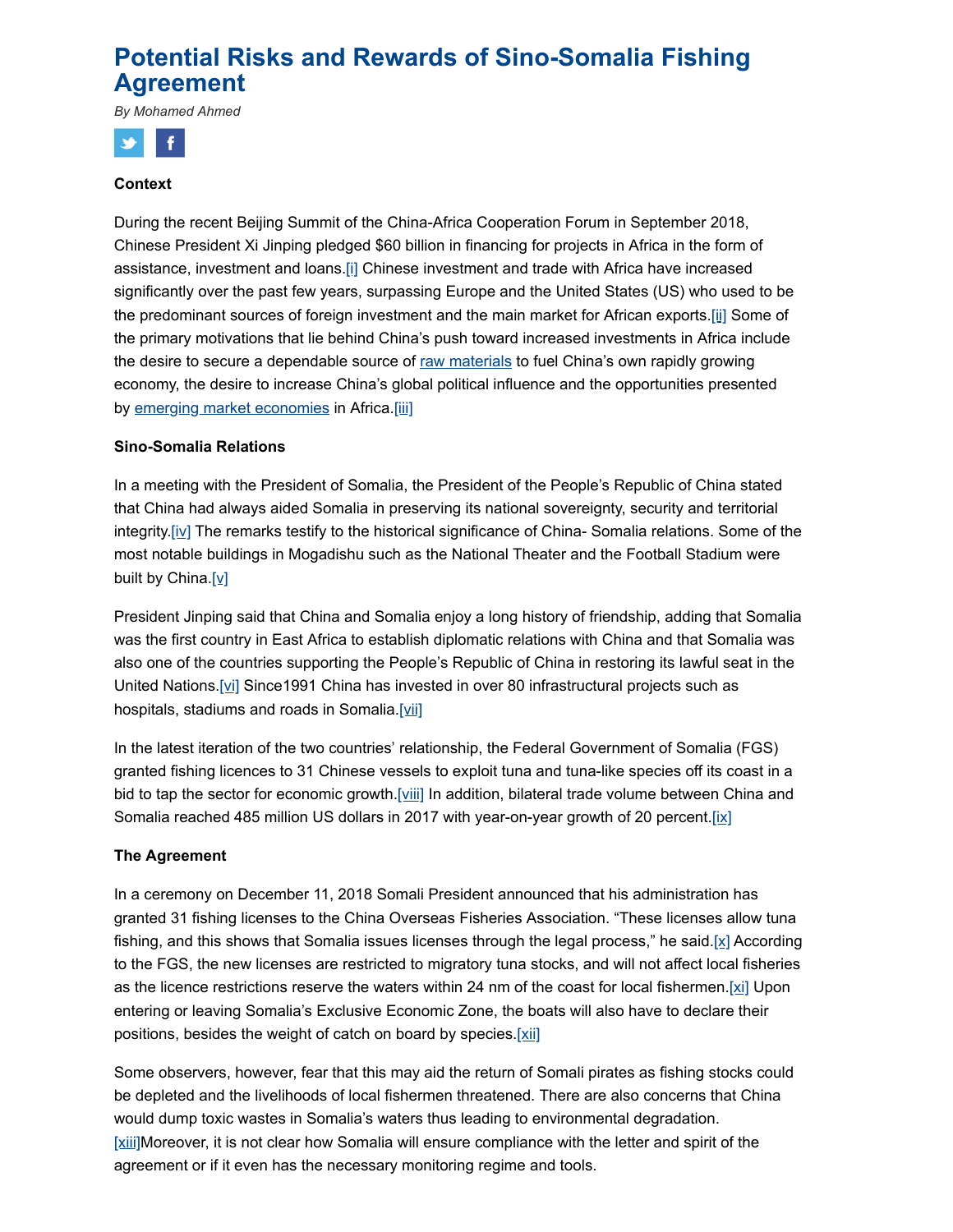#### **Somalia, Somalis and Fish**

Somalia's estimated 3300 km coast is the longest in continental Afric[a\[xiv\]](http://life-peace.org/hab/potential-risks-and-rewards-of-sino-somalia-fishing-agreement/#_edn14) spanning the Indian Ocean and the Red Sea. Nevertheless, the weak FGS does not exert control over all of Somalia's coast. For example, Somaliland declared independence from the rest of Somalia in 1991 and does not recognize agreements signed by the FGS. Equally, the semi-autonomous region of Puntland in north eastern Somalia manages its coast more or less independently. Both regions have signed agreements with companies in the past in defiance of the FGS.[\[xv\]](http://life-peace.org/hab/potential-risks-and-rewards-of-sino-somalia-fishing-agreement/#_edn15)

Although Somalia's coast is among the richest fishing grounds in the world teeming with shark, tuna, sardines, snapper and lobster, [ $xvi$ ] the irony is that ethnic Somalis who make up around 85% [ $xvii$ ] of the population prefer livestock meat to fish[.\[xviii\]](http://life-peace.org/hab/potential-risks-and-rewards-of-sino-somalia-fishing-agreement/#_edn18) Traditionally, the majority of those in Somalia who engage in fishing for subsistence are ethnically non-Somalis. These non-Somali ethnic communities include the Barawani who live in the coastal town of Baraawe, the Baajuun in the lower Juba and nearby islands and the Shaanshi in Mogadishu area. Fish and chicken tend to be regarded as inferior foods by ethnic Somalis[.\[xix\]](http://life-peace.org/hab/potential-risks-and-rewards-of-sino-somalia-fishing-agreement/#_edn19)

Nonetheless, a discussion about Somalia coast cannot elide the issue of piracy off the coast of Somalia. Although Somali piracy has been occurring since 1991 and even before,  $\left[\chi\chi\right]$  it is since 1995 that piracy has emerged as a major concern for ships passing through the Gulf of Aden, the Arabian Sea, and the western Indian Ocean.[\[xxi\]](http://life-peace.org/hab/potential-risks-and-rewards-of-sino-somalia-fishing-agreement/#_edn21) After several high profile hijackings by Somali pirates such as the cargo ship *Faina* and the very large crude carrier (VLCC) *Sirius Star* on September and November 2008, Somali pirates got the attention of the world community in part because the *Faina* was carrying shipment of arms destined to South Sudan and could have ended up into the hands of Somali militants. The hijacking of the *Sirius Star* was no less eventful as it was carrying two million barrels of crude oil. The *Faina* was released after a ransom payment of a \$3.2 million[.\[xxii\]](http://life-peace.org/hab/potential-risks-and-rewards-of-sino-somalia-fishing-agreement/#_edn22)

Several theories have been proposed to explain the phenomenon of piracy in Somali waters in the last two decades such as the absence of capable central government, poverty, toxic waste dumping, and illegal, unreported and unregulated (IUU) fishing. [XXIII] Afyare et al argue that crime of opportunity explains the motives of Somali pirates and their ring leaders although other factors contributed to it.[XXiV] On the other hand, Lucas argues that while economic and geographic factors offer a partial explanation for Somali piracy, they do not account for the dramatic increase in pirate activity over the past twenty years. Instead, he argues that this rise is primarily a result of Somalia's political instability[.\[xxv\]](http://life-peace.org/hab/potential-risks-and-rewards-of-sino-somalia-fishing-agreement/#_edn25)

#### **Potential Rewards of the Agreement**

In addition to the menace of overfishing by foreign vessels, Somalia currently does not possess the capacity to fully benefit from its abundant marine resources as it lacks the requisite infrastructure and human resources.[\[xxvi\]](http://life-peace.org/hab/potential-risks-and-rewards-of-sino-somalia-fishing-agreement/#_edn26) To build the necessary infrastructure for Somalia's fishing industry and cultivate competent labour force, the country needs substantial investment. A Somalia proverb says, "*Be a Rock or Lean Against One.*" Hence, this is where China can be a rock against which Somalia can lean and be of great benefit to Somalia for a number of reasons.

First, China is the second largest economy in the world and some analysts estimate it will overtake the US in 15 years.[\[xxvii\]](http://life-peace.org/hab/potential-risks-and-rewards-of-sino-somalia-fishing-agreement/#_edn27) Second, China has the necessary technology and human resources needed to build infrastructure for Somalia's fishing industry and train its labour force. Third, China possesses immense financial reserves that could be leveraged for greater investment in Somalia. China has by far the largest foreign currency reserves in the world with over two and a half times more than the second largest reserve holder, Japan. When China and Hong Kong reserves are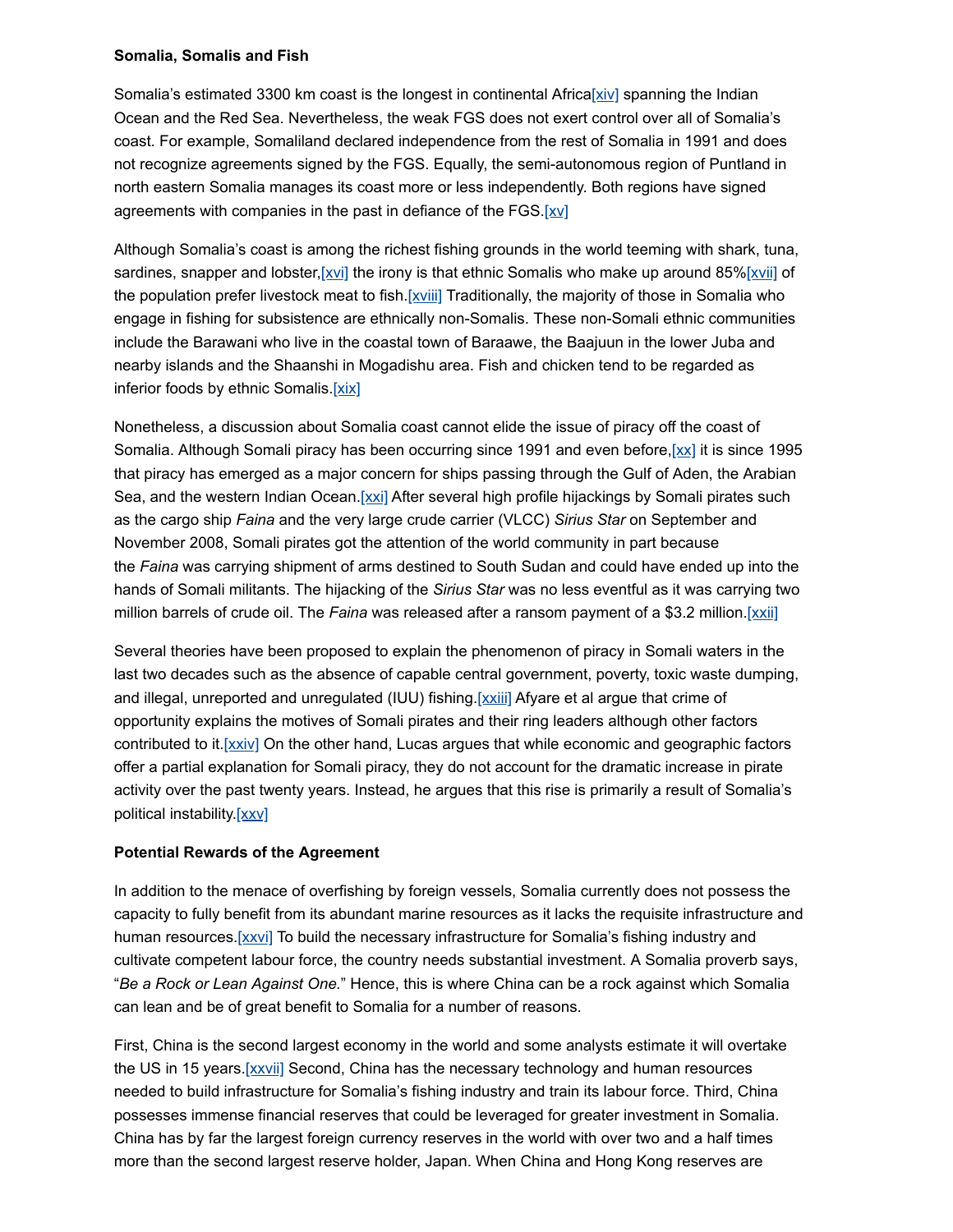considered together, the total is \$3.6 trillion.  $[xxxiii]$  Finally and perhaps most importantly, with over 1.4 billion people[ $xxix$ ] and the largest middle class in the world,[ $xxx$ ],[ $xxxi$ ] China offers Somalia huge market for its fisheries resources.

Furthermore, China's expanding military and naval power could hypothetically be leveraged to protect Somalia's coast from illegal fishing. In fact, China's first oversea military base is in neighboring Djibouti. China's permanent seat in the United Nations Security Council may also benefit Somalia especially in areas where the interests of the two countries overlap. On the other hand, China will get access to one of the world's richest fishing grounds as well as the opportunity to strengthen its political and economic influence in Somalia which may allow it to enter into additional investment agreements in other sectors of Somalia's economy. Hence, China has in abundance what Somalia lacks and needs and Somalia has in abundance what China wants. The agreement can be mutually beneficial but similar to any trade and investment agreement, it is not risk-free.

#### **Potential Risks of the Agreement**

Somalia's constitution remains provisional and without a doubt will undergo additional revisions. This is particularly important since relations between FGS and its member states have been shaky recently in part due to the meddling of external powers[.\[xxxii\]](http://life-peace.org/hab/potential-risks-and-rewards-of-sino-somalia-fishing-agreement/#_edn32) One of the contentious issues between the FGS and the regional administrations centres on the control of resources. Article 54 of the provisional Constitution of the FGS states that the allocation of powers and resources shall be negotiated and agreed upon by the Federal Government and the Federal Member States (FMS) except in matters concerning foreign Affairs, national Defense, citizenship and immigration, and monetary policy. [\[xxxiii\]](http://life-peace.org/hab/potential-risks-and-rewards-of-sino-somalia-fishing-agreement/#_edn33) Therefore, it is probable that existing resource-based disputes between FMS and FGS may be exacerbated. In such scenario, China will be forced to choose sides.

Furthermore, it does not appear that the FGS has carried out any grassroots consultations with those most affected before it signed the agreement. This is noteworthy because in Somalia groups who traditionally have depended on fishing for their livelihood are primarily non-ethnic Somalis. These groups are marginalized and neglected as they lack armed militias and consequently are underrepresented in decision-making circles. There is also the risk that resentment over the deal could lead to anger, inter-communal competition for dwindling stocks and even the return of piracy. [\[xxxiv\]](http://life-peace.org/hab/potential-risks-and-rewards-of-sino-somalia-fishing-agreement/#_edn34)

Moreover, on February 14 Kenya recalled its Ambassador to Somalia and expelled Somalia's Ambassador to Kenya. It also issued a strongly worded statement which just fell short of declaring Somalia an enemy state[xxxv]. Kenya accused Somalia of auctioning blocks in a disputed maritime border area believed to contain oil and gas deposits.[\[xxxvi\]](http://life-peace.org/hab/potential-risks-and-rewards-of-sino-somalia-fishing-agreement/#_edn36) Somalia and the company that performed the seismic survey, Spectrum Geo, deny the allegations. [xxxvii] The area is claimed by both countries and is now under consideration in the International Court of Justice (ICJ).[XXXViij]The escalation of the dispute will likely adversely affect the agreement.

Finally, will China help Somalia build capacity in its fishing industry? China has been accused of employing Chinese workers and focusing on extraction of raw materials rather than employing African workers and developing their capacity[.\[xxxix\]](http://life-peace.org/hab/potential-risks-and-rewards-of-sino-somalia-fishing-agreement/#_edn39) Some African countries have pushed back against China's development activities[.\[xl\]](http://life-peace.org/hab/potential-risks-and-rewards-of-sino-somalia-fishing-agreement/#_edn40) Grievances range from poor compliance with safety and environmental standards to unfair business practices and violations of local laws.[\[xli\]](http://life-peace.org/hab/potential-risks-and-rewards-of-sino-somalia-fishing-agreement/#_edn41) This has triggered fierce criticism from some leaders and African workers have also begun to fault Chinese companies for unfair labour practices, including disputes over wages and working conditions.[\[xlii\]](http://life-peace.org/hab/potential-risks-and-rewards-of-sino-somalia-fishing-agreement/#_edn42)Will Sino-Somalia fishing agreement face similar challenges? Only time will tell.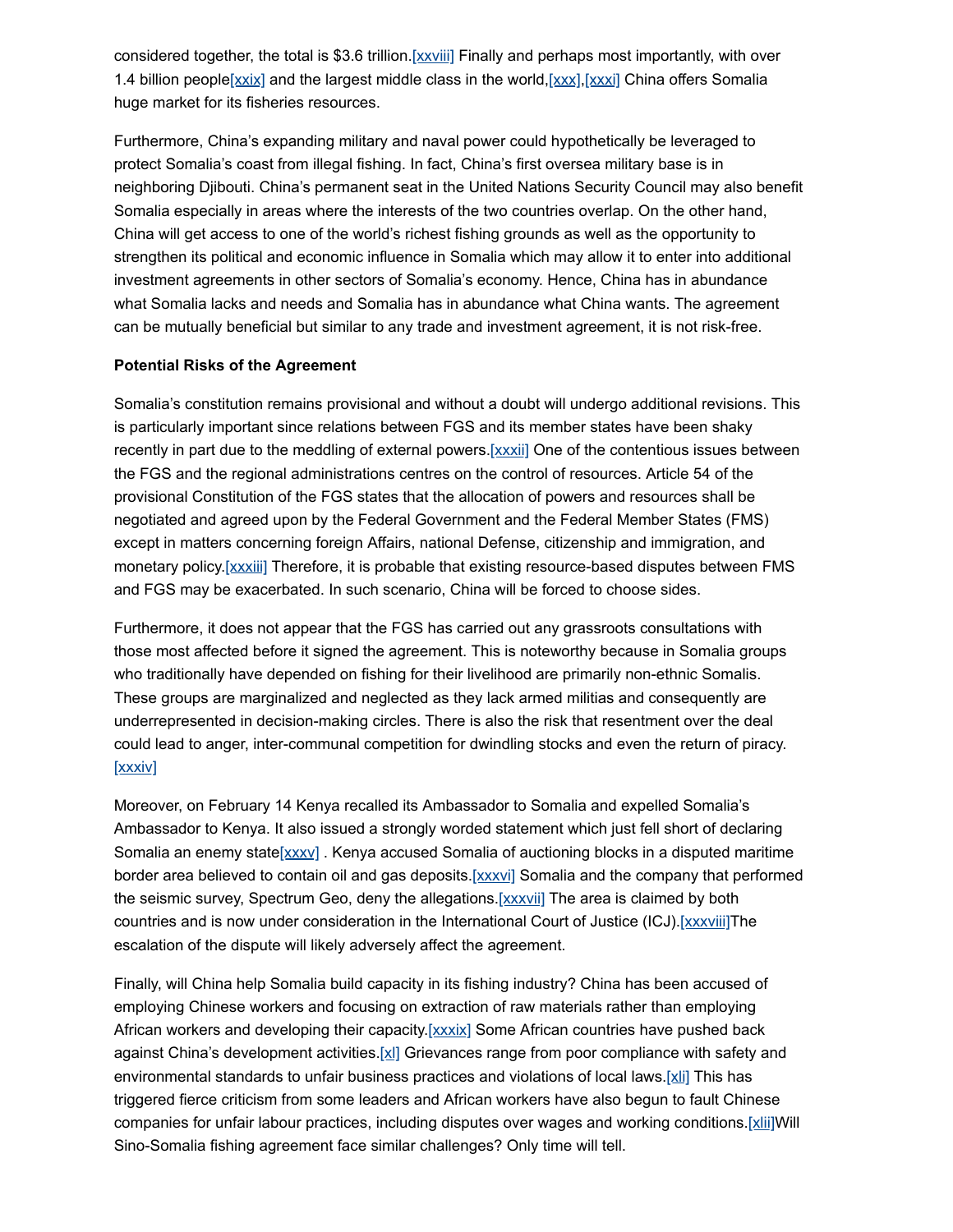#### **Concluding Thoughts**

China's interest to in trade and investment in Africa should be a welcome proposition. It expands choices for African nations. The decision of the FGS to enter into a fisheries agreement with China offers plenty of benefits to Somalia as it can benefit from Chinese technology and investment. Illegal fishing has been taking place in Somalia waters for decades. The agreement with China mitigates this problem to a certain extent as it will be in China's interest to eliminate unlawful competition.

The agreement will also benefit China by giving it access to one of the richest fishing grounds in the world. Nevertheless, if the agreement is not implemented in a mutually beneficial way, it can have deleterious consequences for Somalia and the Sino-Somalia relations. For China to overcome the perception that it only cares about extraction of raw materials and employment for its citizens, it must treat African workers respectfully, develop capacity of African workers, and care about the short and long-term environmental impact of the projects it implements.

All these apply even more to the case of the Sino-Somalia fishing agreement. After nearly three decades of civil war, Somalia lacks human resources and infrastructure. China should teach Somalis to fish rather than just giving them fish. On the other hand, African leaders in general and Somali ones in particular should weigh the short and long-term risks and rewards of any major agreement with China or other countries. One way to do so is to be transparent and adopt a bottom-up decision making rather than top-down one.

Mr. Mohamed Ahmed has a BA in International Development from Dalhousie in Nova Scotia, Canada and MA in Education from Mount Saint Vincent University. His work experience includes working for the Canada's Federal Government as a Senior Policy Analyst in chronic and communicable diseases prevention and welfare reform. Mr. Ahmed also worked for private and nongovernmental agencies in various capacities and has authored several papers and articles. He can be reached at [moe35@hotmail.ca](http://life-peace.org/hab/potential-risks-and-rewards-of-sino-somalia-fishing-agreement/moe35@hotmail.ca).

# f.

[i](http://life-peace.org/hab/potential-risks-and-rewards-of-sino-somalia-fishing-agreement/#sdendnote1anc) Fifield, Anna. ''China pledges \$60 billion in aid and loans to Africa, no 'political conditions attached.''*Washington Post*, September 3, 2018. https://www.washingtonpost.com/world/chinapledges-60-billion-in-aid-and-loans-to-africa-no-strings-attached/2018/09/03/a446af2a-af88-11e8 a810-4d6b627c3d5d\_story.html?utm\_term=.2c9303409f8a (accessed on 09-03-19).

[ii](http://life-peace.org/hab/potential-risks-and-rewards-of-sino-somalia-fishing-agreement/#sdendnote2anc) Baah, Anthony A. and Herbert Jauch, eds. 2009. *Chinese Investments in Africa: A Labour Perspective*. Accra, Ghana. African Labour Research Network.

[iii](http://life-peace.org/hab/potential-risks-and-rewards-of-sino-somalia-fishing-agreement/#sdendnote3anc) Maverick, J.B. 2018. ''*The 3 Reasons Why Chinese Invest in Africa.'' Investopedia*, October 14, 2018. https://www.investopedia.com/articles/active-trading/081315/3-reasons-why-chinese-investafrica.asp (accessed on 07-03-09).

[iv](http://life-peace.org/hab/potential-risks-and-rewards-of-sino-somalia-fishing-agreement/#sdendnote4anc) CGTN, ''China Pledges to Support Somalia's Development,'' August 31, 2018,https://news.cgtn.com/news/3d3d514d3363444f79457a6333566d54/share\_p.html (accessed on 09-03-19).

[v](http://life-peace.org/hab/potential-risks-and-rewards-of-sino-somalia-fishing-agreement/#sdendnote5anc) . Xinhua, ''Feature: Somali students hail Chinese scholarships for aiding country rebuilding,''September 7, 2017, http://www.xinhuanet.com//english/2017-09/08/c\_136594815.htm (accessed on 09-03-19).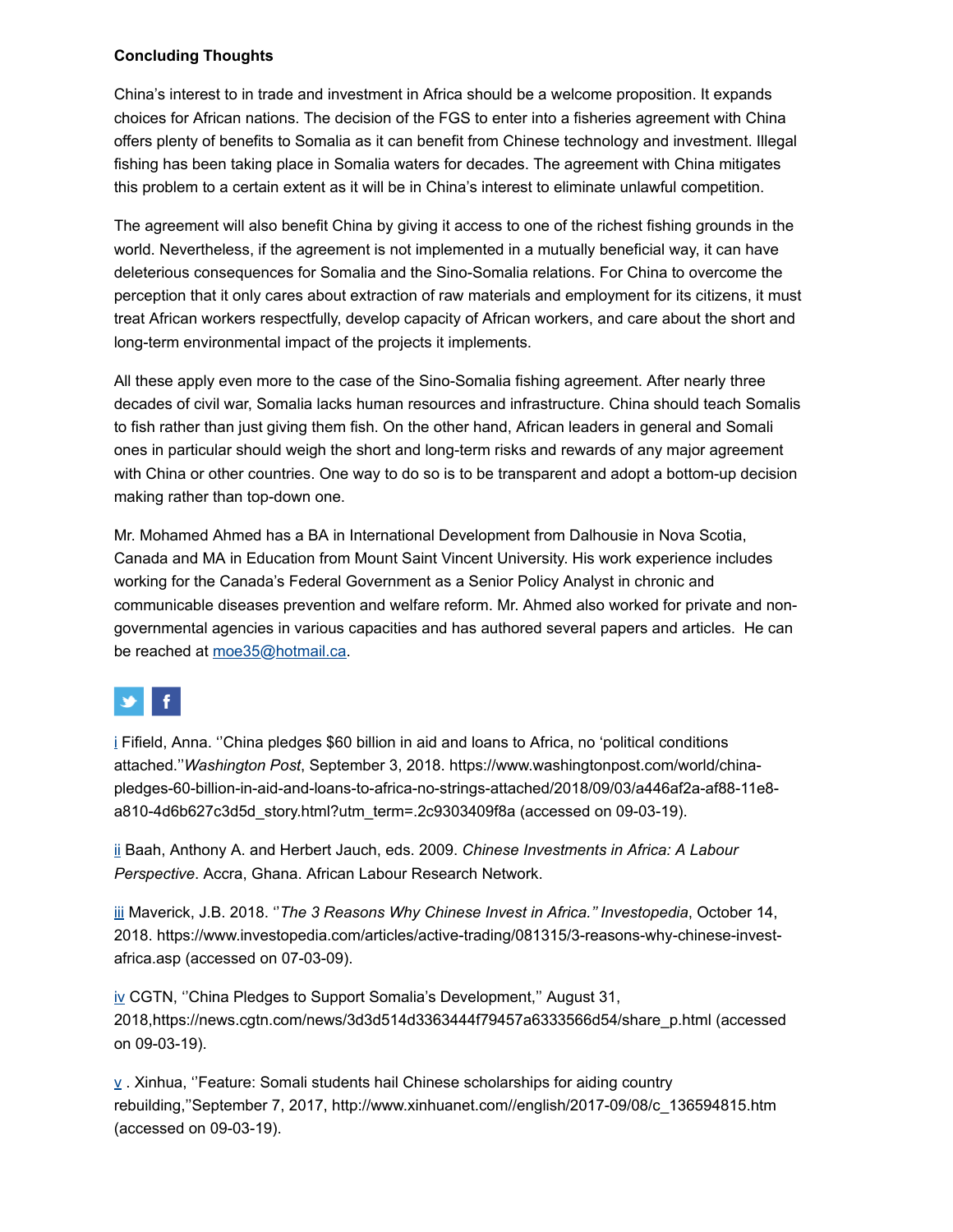[vi](http://life-peace.org/hab/potential-risks-and-rewards-of-sino-somalia-fishing-agreement/#sdendnote6anc) CGTN,''China Pledges to Support Somalia's Development,'' August 31, 2018, . CGTN.. https://news.cgtn.com/news/3d3d514d3363444f79457a6333566d54/share\_p.html (accessed on 09-03-19).

[vii](http://life-peace.org/hab/potential-risks-and-rewards-of-sino-somalia-fishing-agreement/#sdendnote7anc) Xinhua, ''China vows to support Somalia's peace, reconstruction,'' September 29, 2017,http://www.xinhuanet.com//english/2017-09/29/c\_136649211.htm(accessed on 09-03-19).

[viii](http://life-peace.org/hab/potential-risks-and-rewards-of-sino-somalia-fishing-agreement/#sdendnote8anc) Dahir, Abdi Latif. ''China will start fishing along Somalia's coastline just as piracy makes a comeback*.*Quartz Africa.'' *Quartz Africa*, December 24, 2018, https://qz.com/africa/1506419/somaliagives-fishing-license-to-31-china-vessels/(accessed on 09-03-19).

[ix](http://life-peace.org/hab/potential-risks-and-rewards-of-sino-somalia-fishing-agreement/#sdendnote9anc) CGTN,. 2018. ''China Pledges to Support Somalia's Development,''August 31, 2018, . CGTN.. https://news.cgtn.com/news/3d3d514d3363444f79457a6333566d54/share\_p.html (accessed on 09-03-19)..

[x](http://life-peace.org/hab/potential-risks-and-rewards-of-sino-somalia-fishing-agreement/#sdendnote10anc) The Maritime Executive. *Somalia Issues Fishing Licenses to Chinese Operators*. https://www.maritime-executive.com/article/somalia-issues-fishing-licenses-to-chinese-operators (accessed on 13-03-19).

#### [xi](http://life-peace.org/hab/potential-risks-and-rewards-of-sino-somalia-fishing-agreement/#sdendnote11anc) Ibid.

[xii](http://life-peace.org/hab/potential-risks-and-rewards-of-sino-somalia-fishing-agreement/#sdendnote12anc) Dahir, Abdi Latif Dahir. 2018. ''China will start fishing along Somalia's coastline just as piracy makes a comeback. Quartz Africa.'' Quartz Africa, December 24, 2018,

[https://qz.com/africa/1506419/somalia-gives-fishing-license-to-31-china-vessels/]. (aAccessed on 09-03-19).

[xiii](http://life-peace.org/hab/potential-risks-and-rewards-of-sino-somalia-fishing-agreement/#sdendnote13anc) *TRTWORLD*. 2019. "China-Somalia fishing deal may revive sea piracy.''March 12, 2019. https://www.trtworld.com/africa/china-somalia-fishing-deal-may-revive-sea-piracy-24879 (accessed on 13-03-09).

#### [xiv](http://life-peace.org/hab/potential-risks-and-rewards-of-sino-somalia-fishing-agreement/#sdendnote14anc) *Worldatlas*. *Countries In Africa With The Longest Coastlines*.

https://www.worldatlas.com/articles/countries-in-africa-with-the-longest-coastlines.html(accessed on 14-03-19).

[xv](http://life-peace.org/hab/potential-risks-and-rewards-of-sino-somalia-fishing-agreement/#sdendnote15anc) Fick, Maggie.''Harboring ambitions: Gulf states scramble for Somalia.'' *Reuters*, May 1, 2018, https://www.reuters.com/article/us-somalia-gulf-analysis/harboring-ambitions-gulf-states-scramblefor-somalia-idUSKBN1I23B4(accessed on 09-03-19).

[xvi](http://life-peace.org/hab/potential-risks-and-rewards-of-sino-somalia-fishing-agreement/#sdendnote16anc) Stewart, Catrina. ''Somalia threatened by illegal fishermen after west chases away pirates.'' October 31, 2015, https://www.theguardian.com/world/2015/oct/31/somalia-fishing-flotillas-piratescomeback(accessed on 09-03-19).

[xvii](http://life-peace.org/hab/potential-risks-and-rewards-of-sino-somalia-fishing-agreement/#sdendnote17anc) World Population Review, http://worldpopulationreview.com/countries/somalia-population (accessed on 09-03-09).

[xviii](http://life-peace.org/hab/potential-risks-and-rewards-of-sino-somalia-fishing-agreement/#sdendnote18anc) Jirdeh, Nimo. ''Somalia Fisheries Industry, a Potential Gold Mine.'' Oxfarm Horn, East and Central Africa Blog. https://www.oxfamblogs.org/eastafrica/?p=8080(accessed on 13-03-19).

[xix](http://life-peace.org/hab/potential-risks-and-rewards-of-sino-somalia-fishing-agreement/#sdendnote19anc) State of Queensland-Metro South Health. 2015. *Food and cultural practices of the Somali community in Australia – a community resource*.

https://metrosouth.health.qld.gov.au/sites/default/files/content/heau-cultural-profile-somali.pdf.( accessed on 09-03-19).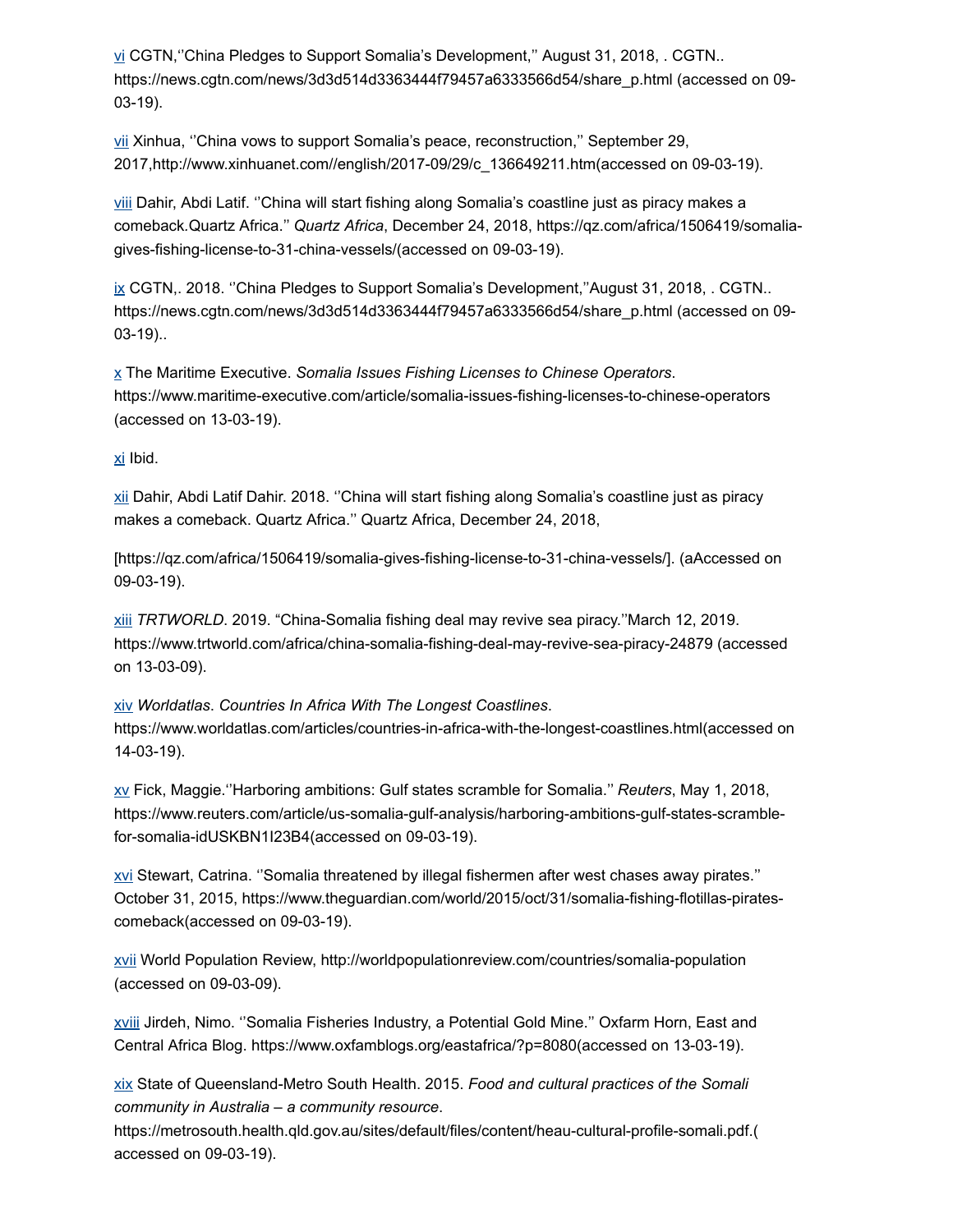$\underline{x}$ x Elmi, Afyare A., Ladan Affi, W. Andy Knight & Said Mohamed. "Piracy in the Horn of Africa Waters: Definitions, History, and Modern Causes'' *African Security* 8 (2015): 147-165.

[xxi](http://life-peace.org/hab/potential-risks-and-rewards-of-sino-somalia-fishing-agreement/#sdendnote21anc) Ibid.

[xxii](http://life-peace.org/hab/potential-risks-and-rewards-of-sino-somalia-fishing-agreement/#sdendnote22anc) Lucas, Edward R.. "Somalia's "Pirate Cycle": The Three Phases of Somali Piracy." *Journal of Strategic Security* 6, no. 1 (2013): 55-63.

[xxiii](http://life-peace.org/hab/potential-risks-and-rewards-of-sino-somalia-fishing-agreement/#sdendnote23anc) Elmi, Afyare A., Ladan Affi, W. Andy Knight & Said Mohamed. ''Piracy in the Horn of Africa Waters: Definitions, History, and Modern Causes'' African Security 8 (2015): 147-165.

[xxiv](http://life-peace.org/hab/potential-risks-and-rewards-of-sino-somalia-fishing-agreement/#sdendnote24anc) Ibid.

[xxv](http://life-peace.org/hab/potential-risks-and-rewards-of-sino-somalia-fishing-agreement/#sdendnote25anc) Lucas, Edward R.. "Somalia's "Pirate Cycle": The Three Phases of Somali Piracy." Journal of Strategic Security 6, no. 1 (2013): 55-63..

[xxvi](http://life-peace.org/hab/potential-risks-and-rewards-of-sino-somalia-fishing-agreement/#sdendnote26anc) Jirdeh, Nimo. Jirdeh. 2015. ''Somalia Fisheries Industry, a Potential Gold Mine.'' Oxfarm Horn, East and Central Africa Blog. [https://www.oxfamblogs.org/eastafrica/?p=8080]. (aAccessed on 13- 03-19).

[xxvii](http://life-peace.org/hab/potential-risks-and-rewards-of-sino-somalia-fishing-agreement/#sdendnote27anc) Kennedy, Simon''China will overtake the U.S. economy in less than 15 years, says HSBC, challenging Trump's claim.'' *Financial Post*, September 25, 2018,

https://business.financialpost.com/news/economy/china-will-overtake-the-u-s-in-less-than-15-yearshsbc-says (accessed on. 09-03-19).

[xxviii](http://life-peace.org/hab/potential-risks-and-rewards-of-sino-somalia-fishing-agreement/#sdendnote28anc) Picardo, Elvis. ''10 Countries with the Biggest Forex Reserves*.'' Investopedia*, February 6, 2019, https://www.investopedia.com/articles/investing/033115/10-countries-biggest-forexreserves.asp.

[xxix](http://life-peace.org/hab/potential-risks-and-rewards-of-sino-somalia-fishing-agreement/#sdendnote29anc) Worldometers, http://www.worldometers.info/world-population/china-population(accessed on 09- 03-19).

[xxx](http://life-peace.org/hab/potential-risks-and-rewards-of-sino-somalia-fishing-agreement/#sdendnote30anc) Iskyan, Kim.''China's middle class is exploding.'' *Business Insider*, August 27, 2016, https://www.businessinsider.com/chinas-middle-class-is-exploding-2016-8(accessed on 09-03-19).

[xxxi](http://life-peace.org/hab/potential-risks-and-rewards-of-sino-somalia-fishing-agreement/#sdendnote31anc) Babones, Salvatore. ''China's Middle Class Is Pulling Up the Ladder Behind Itself.'' *Foreign Policy*, February 1, 2018, https://foreignpolicy.com/2018/02/01/chinas-middle-class-is-pulling-up-theladder-behind-itself(accessed on 09-03-19).

[xxxii](http://life-peace.org/hab/potential-risks-and-rewards-of-sino-somalia-fishing-agreement/#sdendnote32anc) Malley, Robert. ''What Happens in the Gulf Doesn't Stay in the Gulf.'' *The Atlantic*, June 7, 2018, https://www.theatlantic.com/international/archive/2018/06/somalia-gulf-crisis-vegasrules/562292/(accessed on . 09-03-19).

[xxxiii](http://life-peace.org/hab/potential-risks-and-rewards-of-sino-somalia-fishing-agreement/#sdendnote33anc) Somalia Federal Government *The Federal Republic of Somalia Provisional Constitution*. http://hrlibrary.umn.edu/research/Somalia-Constitution2012.pdf(accessed on 09-03-19).

[xxxiv](http://life-peace.org/hab/potential-risks-and-rewards-of-sino-somalia-fishing-agreement/#sdendnote34anc) Bagnetto, Laura Angela. *''*Somalia: Chinese deal angers fishing communities, sparks concerns over sovereignty and piracy.'' *RFI*, February 7, 2019, http://en.rfi.fr/africa/20190207-Somalia-Chinese-deal-angers-fishing-communities-sparks-concerns-over-sovereignty-and(accessed on 14- 03-19).

[xxxv](http://life-peace.org/hab/potential-risks-and-rewards-of-sino-somalia-fishing-agreement/#sdendnote35anc) Gathara, Patrick. ''Kenya should let the ICJ settle its maritime dispute with Somalia.'' *Aljazeera*, March 2, 2019, https://www.aljazeera.com/indepth/opinion/kenya-icj-settle-maritime-dispute-somalia-190301085647698.html (accessed on 16-03-19).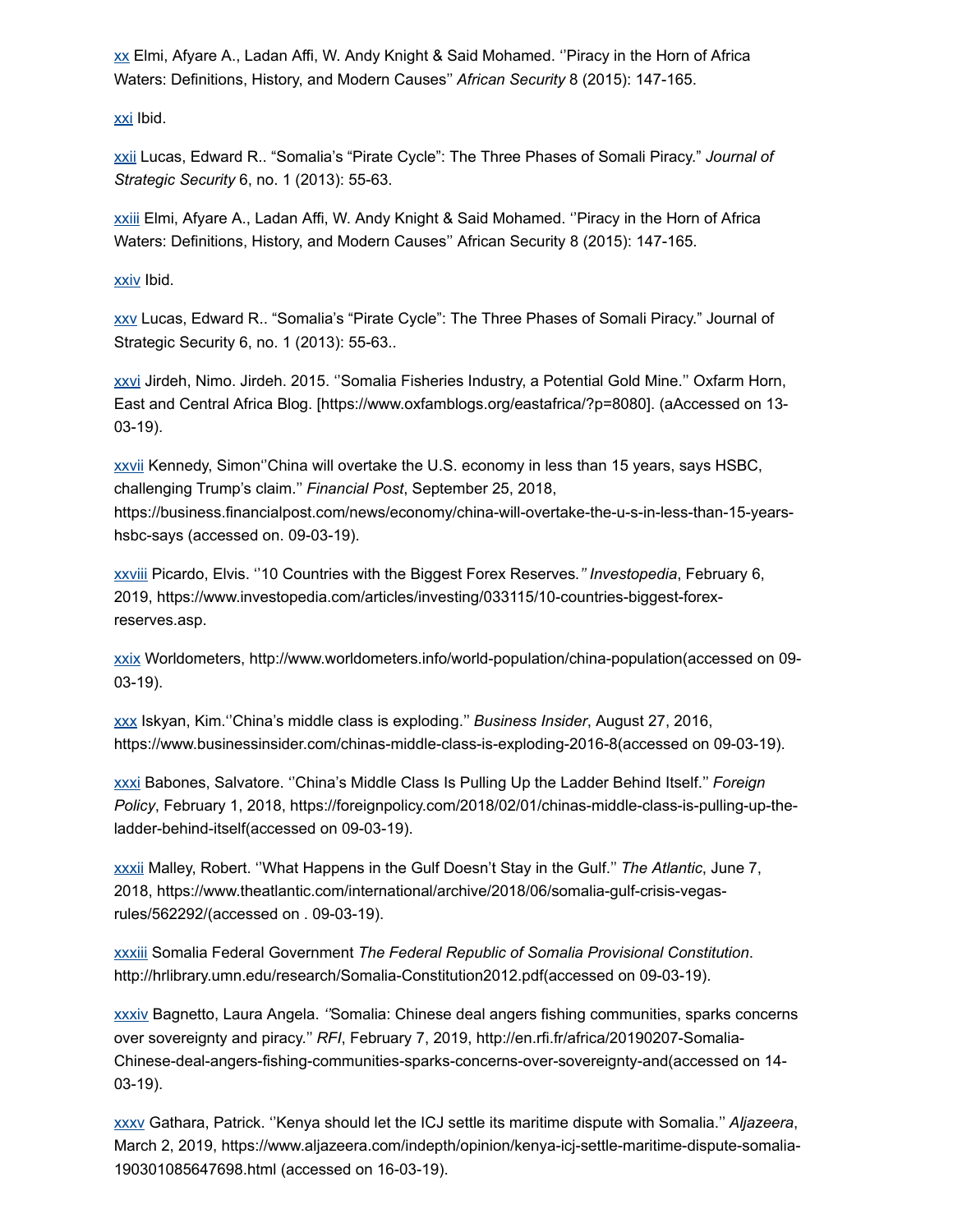[xxxvi](http://life-peace.org/hab/potential-risks-and-rewards-of-sino-somalia-fishing-agreement/#sdendnote36anc) Macharia, Ken. ''Kenya recalls ambassador to Somalia after Mogadishu auctions oil blocks in disputed area.'' *CapitalFM News*, February 16, 2019,

https://www.capitalfm.co.ke/news/2019/02/kenya-recalls-ambassador-to-somalia-after-mogadishuauctions-oil-blocks-in-disputed-area(accessed on 16-03-09).

[xxxvii](http://life-peace.org/hab/potential-risks-and-rewards-of-sino-somalia-fishing-agreement/#sdendnote37anc) Müller-Jung, Friederike. ''Kenya or Somalia: Who owns the sea and what lies beneath?.'' *DW*, September 19, 2016, https://www.dw.com/en/kenya-or-somalia-who-owns-the-sea-and-what-liesbeneath/a-19557277(accessed on 17-03-19).

[xxxviii](http://life-peace.org/hab/potential-risks-and-rewards-of-sino-somalia-fishing-agreement/#sdendnote38anc) Mutambo, Aggrey. ''Spectrum Geo denies collecting data on 'Kenyan' oil blocks.'' Daily Nation, February 20, 2019, https://www.nation.co.ke/news/Spectrum-Geo-Kenya-Somalia-oilconflict/1056-4990300-114t4uk/index.html (accessed on 16-03-09).

[xxxix](http://life-peace.org/hab/potential-risks-and-rewards-of-sino-somalia-fishing-agreement/#sdendnote39anc) Ibid.

[xl](http://life-peace.org/hab/potential-risks-and-rewards-of-sino-somalia-fishing-agreement/#sdendnote40anc) Mourdoukoutas, Panos. ''*What Is China Doing In Africa*?.'' *Forbes*, August 4, 2018, https://www.forbes.com/sites/panosmourdoukoutas/2018/08/04/china-is-treating-africa-the-sameway-european-colonists-did/#4173a15c298b(accessed on 17-03-19)

[xli](http://life-peace.org/hab/potential-risks-and-rewards-of-sino-somalia-fishing-agreement/#sdendnote41anc) Aidoo, Richard. ''African countries have started to push back against Chinese development aid. Here's why.'' *The Washington Post*, October 16, 2018,

https://www.washingtonpost.com/news/monkey-cage/wp/2018/10/16/african-countries-have-startedto-push-back-against-chinese-development-aid-heres-why/?utm\_term=.dfc8bd5df87e (accessed on 09-03-19).

[xlii](http://life-peace.org/hab/potential-risks-and-rewards-of-sino-somalia-fishing-agreement/#sdendnote42anc) Albert, Eleanor. "China in Africa." Backgrounder, Council on Foreign Relations. https://www.cfr.org/backgrounder/china-africa(accessed on 09-03-19)

[xliii](http://life-peace.org/hab/potential-risks-and-rewards-of-sino-somalia-fishing-agreement/#sdendnote43anc) Ibid.

## **Horn of Africa: Enchained by geopolitical and transnational veto players**

*By Leulseged Girma*



The Horn of Africa is increasingly turning into a space of rivalry and competition between rival external powers. There are perspectives that postulate this as auguring a new cold war involving military, economic and diplomatic preeminence with the key distinctions being that the current standoff is more complex than the bipolar international system during the Cold War and the perceived absence of an ideological component .[\[i\]](http://life-peace.org/hab/horn-of-africa-enchained-by-geopolitical-and-transnational-veto-players/#_edn1) The situation in the Horn of Africa can be taken as a manifestation of the emergence of a multi-polar world order in which multiple powers compete to assert their interests and influence[.\[ii\]](http://life-peace.org/hab/horn-of-africa-enchained-by-geopolitical-and-transnational-veto-players/#_edn2)

The imperatives and interests driving the engagement of external powers in the Horn of Africa are either explicitly stated or can be inferred from their actions and statements. Despite the recent political shifts in United States (US) politics exemplified by the Trump presidency and the much anticipated contraction in US international engagement, the reality is that US foreign policy engagement is still very much defined by its self-proclaimed role as the global guardian of the liberal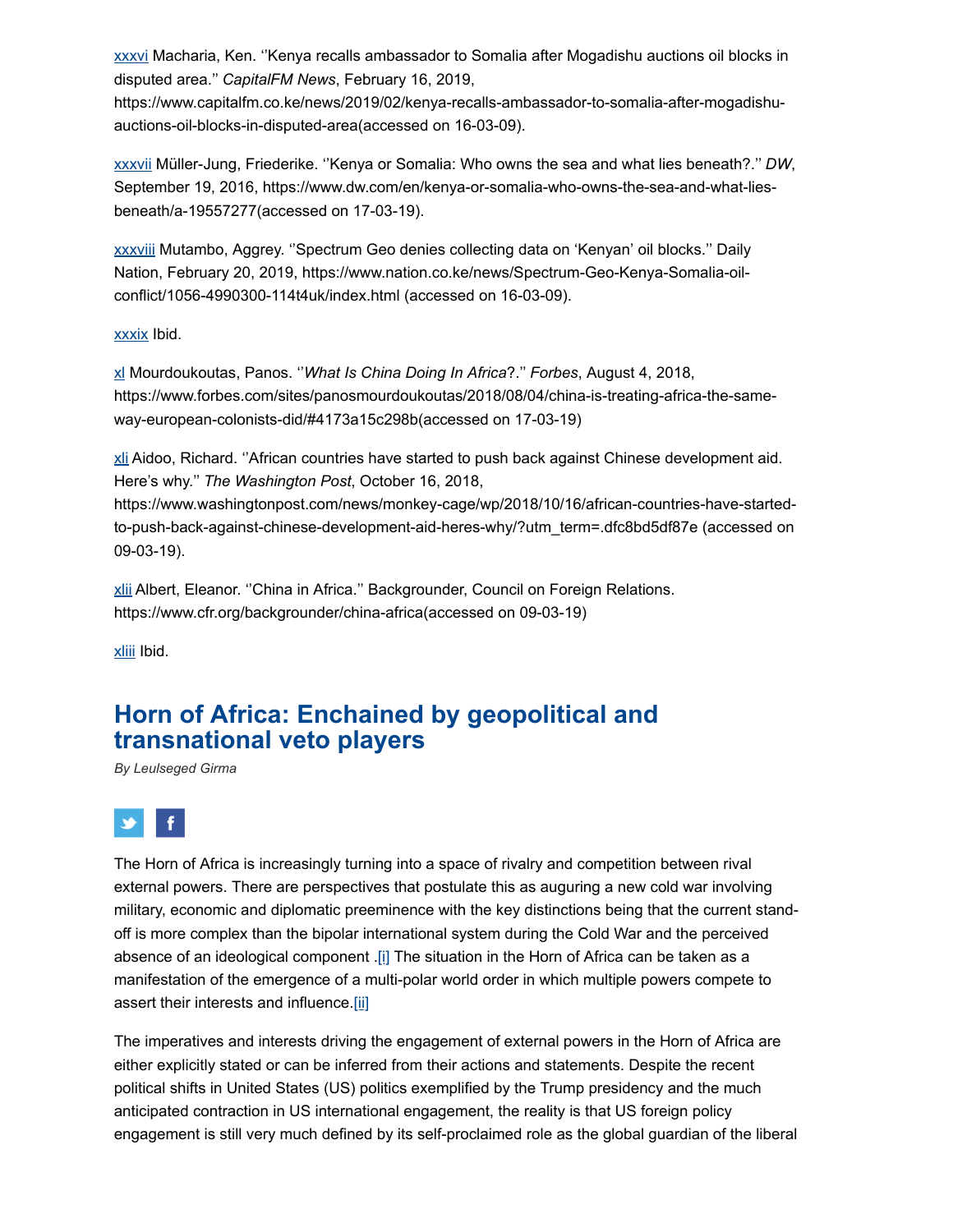world order, the 'war on terror' and increasingly a push-back against the perceived expansionism of powers such as China and Russia.

Although defined from civil war point of view, David E. Cunningham (2013) describes veto players as having the capability to unilaterally block settlement. He argues that the presence of many veto players prolongs conflicts as witnessed recently in the war in Syria. He also defines veto players as possessors of various kinds of resources such as better trained and equipped troops, technology, and more importantly funding sources[.\[iii\]](http://life-peace.org/hab/horn-of-africa-enchained-by-geopolitical-and-transnational-veto-players/#_edn3) In the contemporary Horn veto players can be interpreted as the foreign actors who have the wherewithal to influence the Horn either positively or negatively.

#### **Synergies between the Peoples' Republic of China & the Horn region**

China's engagement in the Horn is driven by its desire to see the fruition of its global project, the Belt and Road Initiative (BRI) and moreover sees the Horn as a strategic gateway into Africa[.\[iv\]](http://life-peace.org/hab/horn-of-africa-enchained-by-geopolitical-and-transnational-veto-players/#_edn4)Recent Russian engagement in the Horn can be interpreted as being animated by discomfort with the presence of the US and China in the region and an attempt to regain its influence that it lost three decades ago.[y] The Gulf Arab monarchies, as emerging powers, are funneling resources to states of the Horn thereby ensuring their military, investment and preeminence interests.[\[vi\]](http://life-peace.org/hab/horn-of-africa-enchained-by-geopolitical-and-transnational-veto-players/#_edn6) It seems that the Horn is emerging as an interesting test case of the implications of the emerging multi-polar world order.

Among these foreign powers, China takes the lion's share of investment and developmental activities in the Horn. It is closely working with pivotal countries such as Ethiopia. China has transformed its relationship with Ethiopia into a strategic level taking into account the fact that Ethiopia is a critical entry point into Africa. Ethiopia has enjoyed a preeminent position in the Horn for decades due to its pivotal role in the foundation of Inter-Governmental Authority on Drought and Development (*IGADD*) in 1986 and its successor the Intergovernmental Authority on Development (IGAD) in 1996.  $[xii]$  Ethiopia's history as a founder of the African Union (AU) and its international peacekeeping role have attracted many international allies and the strategic association of China and other power centers to the country is not a surprise.

Having a population of more than 100,000,000 people, vast arable land, immense opportunities in the service and construction sectors and the prospects that may emerge with the liberalization of the financial sector, coupled with the fact that Addis Ababa is the political capital and diplomatic hub of Africa, Ethiopia has managed to attract international partnerships including the Chinese. Other countries in the Horn have also their own political, economic and cultural imperatives in attracting and attaching themselves with the powers.

China's first overseas military base is situated in geo-strategically important Djibouti which hosts several foreign military bases and coincidentally is also the BRI entry point into Africa. China's presence in the region and Djibouti in particular, has roused US suspicions.[\[viii\]](http://life-peace.org/hab/horn-of-africa-enchained-by-geopolitical-and-transnational-veto-players/#_edn8) For America and some powers, the Horn of Africa is a strategic staging point for anti-piracy, anti-terror and anti-Iran operations. Poor economic performance, internal governance and identity related conflicts of the Horn countries and conflicts among the Horn countries provide entry points for foreign powers to project their influence across the region. But China is now surpassing all other countries through facilitating a very large free trade area in Djibouti $[ix]$ .

China's economic and military influences pose major challenges to the US and partly explain recent shifts in US foreign policy priorities where "countering China's influence" has assumed greater importance[.\[x\]](http://life-peace.org/hab/horn-of-africa-enchained-by-geopolitical-and-transnational-veto-players/#_edn10) In articulating US's Africa strategy, in November 2018, President Trump's national security adviser, John Bolton, declared that the strategy will be implemented through advancing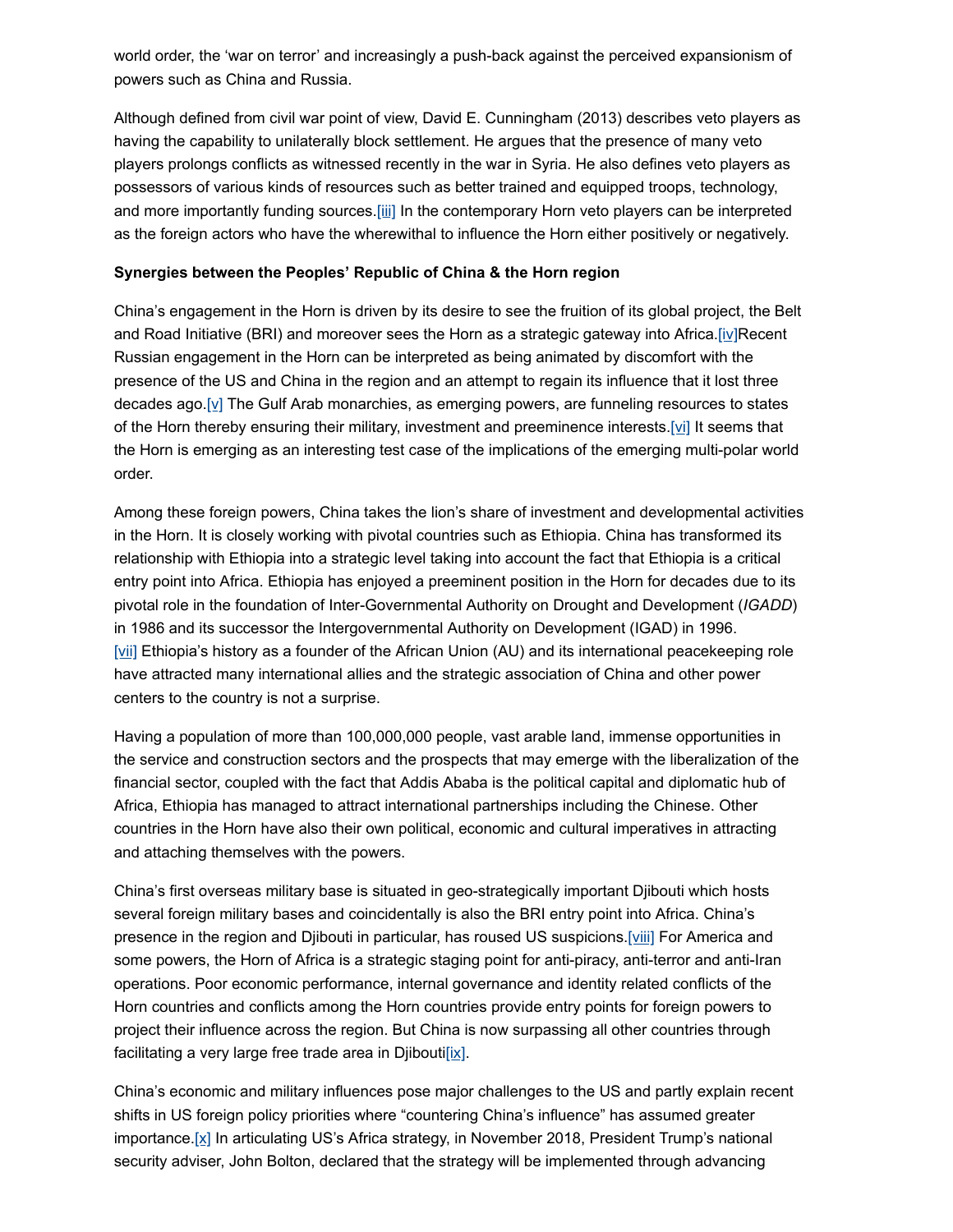trade, anti-terror campaigns, and provision of efficient and effective aid.[\[xi\]](http://life-peace.org/hab/horn-of-africa-enchained-by-geopolitical-and-transnational-veto-players/#_edn11) Bolton in his statement implied that China (and Russia) are gaining competitive advantages through encouragement of corrupt practices and violations of human rights. He also criticized China's global multi-billion infrastructure-led investment and development as an instrument that makes countries submissive to China.[\[xii\]](http://life-peace.org/hab/horn-of-africa-enchained-by-geopolitical-and-transnational-veto-players/#_edn12) Fighting against corruption is a pillar for US's foreign policy but China grants it much less significance and has been accused of turning a blind eye to corruption to court the support of certain governments.

China's BRI that embraces the Horn countries and beyond may be perceived as a threat for the superpowers as it's gradually accompanied by military influences. China is more suitable to Africa as the latter has not established a market economy that is led by the private sector. Anthony Rowley, a veteran journalist specializing in Asian economic and financial affairs, explaining the almost unanimous African support for the BRI states that in a world suffering from a range of economic ills – from Brexit to the US-China trade war – the BRI may be the closest thing to a stimulus package that can kick some vigor back into the global economy[.\[xiii\]](http://life-peace.org/hab/horn-of-africa-enchained-by-geopolitical-and-transnational-veto-players/#_edn13)

The convergence of interests between Africa and China also partly explains China's growing role in the continent. For decades the goal of economic integration has been a pressing regional and continental agenda, and Chinese investment in infrastructure and other sectors is helping in this regard. IGAD, one of the building blocks of Africa's economic integration, has commended the International Free Trade Zone (DIFTZ) in Djibouti built with support from China. In an official statement, IGAD stated that this contribution of China aligns with its regional economic integration plan. [\[xiv\]](http://life-peace.org/hab/horn-of-africa-enchained-by-geopolitical-and-transnational-veto-players/#_edn14) Djibouti's president, Ismael Omar Guelleh, expressed his appreciation for the Chinese supported project by stating that the project was, "place of hope for thousands of young job seekers". [XV] Abiy Ahmed (Ph.D.) of Ethiopia, Mohamed Abdullahi Mohamed of Somalia, Omar Al Bashir, Ex-President of Sudan, Paul Kagame of Rwanda and the Chairperson of the AU Commission, Moussa Faki Mahamat have all commended China's investment and developmental support on different occasions[.\[xvi\]](http://life-peace.org/hab/horn-of-africa-enchained-by-geopolitical-and-transnational-veto-players/#_edn16)

Africans defend China's intervention in the continent as exemplified by President Ramaphosa's remarks at the latest summit of the Forum on China-Africa Cooperation (FOCAC), where he underlined China's importance to multilateral global trade.[\[xvii\]](http://life-peace.org/hab/horn-of-africa-enchained-by-geopolitical-and-transnational-veto-players/#_edn17) For the US, China's involvement in Africa may be perceived as a new form of colonialism but Ramaphosa decisively rejected this view and instead postulated that China was integral to to Africa's future[.\[xviii\]](http://life-peace.org/hab/horn-of-africa-enchained-by-geopolitical-and-transnational-veto-players/#_edn18)

As Alex De Wall put it in his book "The Real Politics of the Horn of Africa: Money War and the Business of Power", politics is business and business is politics. [ $xix$ ] When external powers offer resources, they expect something in return. As Alex reiterates the political marketplace of the Horn of Africa is governed by the politics of give and take, which offers opportunities for veto players. [\[xx\]](http://life-peace.org/hab/horn-of-africa-enchained-by-geopolitical-and-transnational-veto-players/#_edn20) Pressed by domestic political and economic discontent, states in the Horn may become amenable to the pressures emanating from external powers. The fluctuations and shifts in the relations between states in the Horn and external powers must be analyzed in terms of their effects on governance, economic conditions and security of the region and states.

The pattern of opportunistic and transactional engagement with external actors is exemplified by the involvement of several Horn states in the war in Yemen. The Saudi-led coalition has used Eritrea's land, air and naval bases in its war with the Ansar-Allah movement (more commonly known as the Houthi). Sudan, Djibouti and Somalia too are also engaged in the Yemen war. The financial resources of the Gulf Cooperation Council (GCC) countries are exerting a marked impact on the political market place in the Horn. The war in Yemen is a proxy war against Iran and therefore has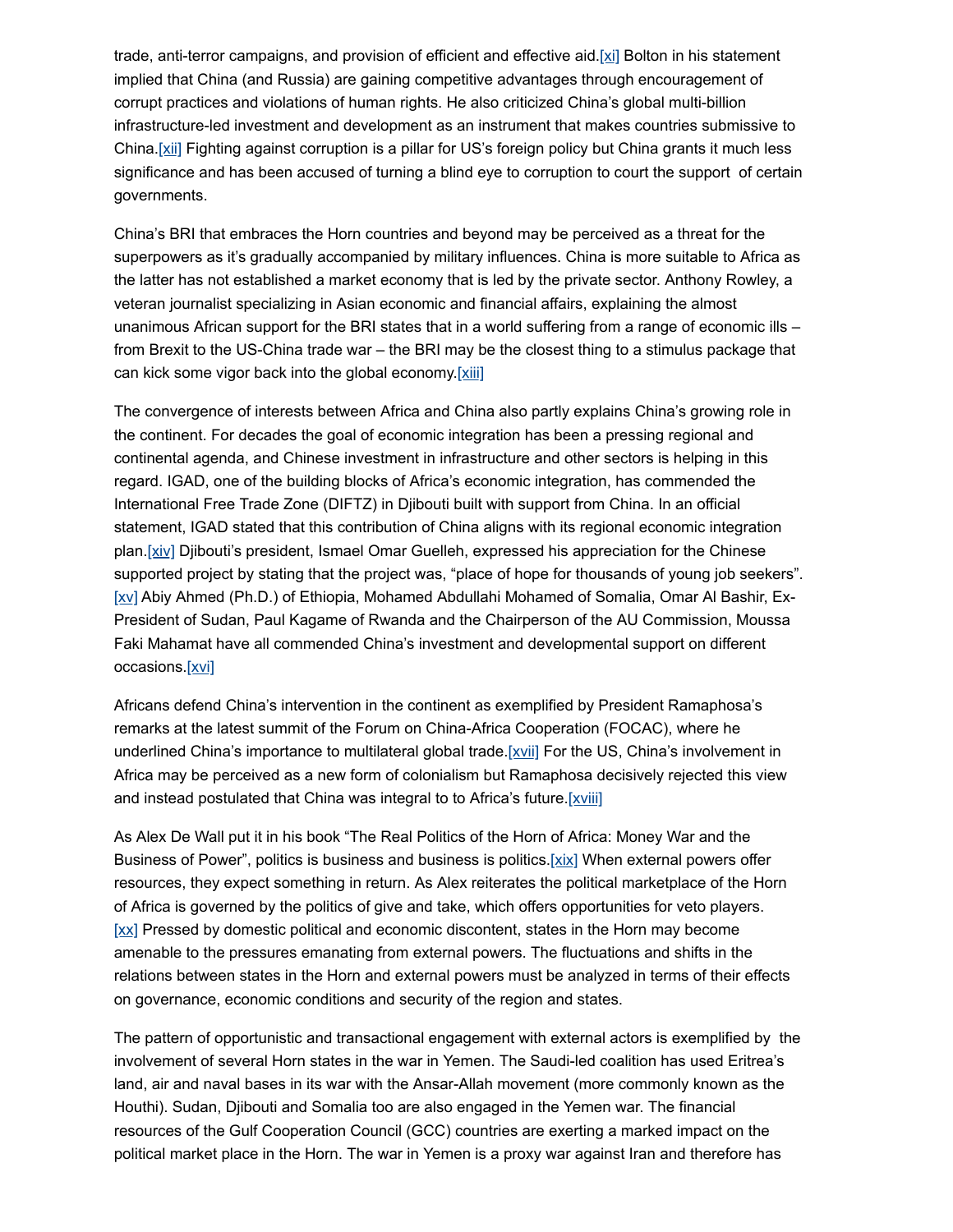attracted the direct support of the US. The GCC countries are also key sources of financial remittances for these countries. This transactional behavior of the Horn countries is a determinant factor that governs the relationship with the powers including China and the US. Trade imbalances are observed between these powers and the Horn countries which provides additional leverage to the external powers. The war in Yemen is just the starkest manifestation of the transactional mode in regional politics.

#### **Conclusion**

From the point of view of the Horn region and its peoples, there should be greater sensitivity to the resources being provided by external powers. The loans and grants may align with current immediate economic needs or more long-term developmental strategies but also impose a burden on future generations. There must be a concerted effort in dealing with any kind of development provision including an effort to get debt amnesty from the powers. The Horn countries score the lowest in global indexes on peace[ $xxi$ ], democracy[ $xxii$ ], human development[ $xxiii$ ], doing busines[s\[xxiv\]](http://life-peace.org/hab/horn-of-africa-enchained-by-geopolitical-and-transnational-veto-players/#_edn24), etc. They are fragile and precautions must be taken to prevent Africa from being entangled in quagmires generated by external rivalries.

The Horn of Africa regional security complex has become more fraught with tensions as numerous geopolitical interests are being promoted by international and regional veto players with diverse positions and impact. The strategic significance of the region and the reactive nature of the Horn countries foreign policy engagements has exacerbated these dynamics. China, the United States of America (USA), Russia, Saudi Arabia, United Arab Emirates (UAE) and Turkey are among the main veto players on the Horn's security pattern. These players provide overlapping, incompatible and varied alliances and this in turn allowed the region to evolve into a complex and potentially conflictprone security configuration.

The interaction of the incompatible interests of the veto players will cost the Horn of African countries dear in terms of pursuing national development agendas. Through hosting the irreconcilable interests of the veto players, the countries of the Horn will provide entry points for external powers to exploit their many unresolved domestic problems. The countries, through their regional bloc, IGAD, should seek to develop a common and optimal strategy for engagement with external powers with a view to achieving their development goals and advancing regional economic integration. Synchronization of strategies at regional level is very important. The governments in the Horn have to act like a security complex that has pragmatically included countries on the right shore of the Red Sea. The countries of the Horn must be able to develop a capacity in striking a balance between their development agendas and the costs imposed by external powers. There must be a balance between the veto players' discretionary power and the development of the region as a regional security complex.

Leulseged Girma Haile is a researcher and heads the Program and Planning at the Ethiopian Foreign Relations Strategic Studies Institute (EFFRSI). His research interests include geopolitics, development, foreign policy and regional integration. He can be reached at, [leulsegedg@yahoo.com.](mailto:leulsegedg@yahoo.com)



[i](http://life-peace.org/hab/horn-of-africa-enchained-by-geopolitical-and-transnational-veto-players/#sdendnote1anc) Kaplan, Robert D. , "A New Cold War Has Begun*,*" Foreign Policy, January 7, *2019, [:https://foreignpolicy.com/2019/01/07/a-new-cold-war-has-begun/](https://foreignpolicy.com/2019/01/07/a-new-cold-war-has-begun/)* .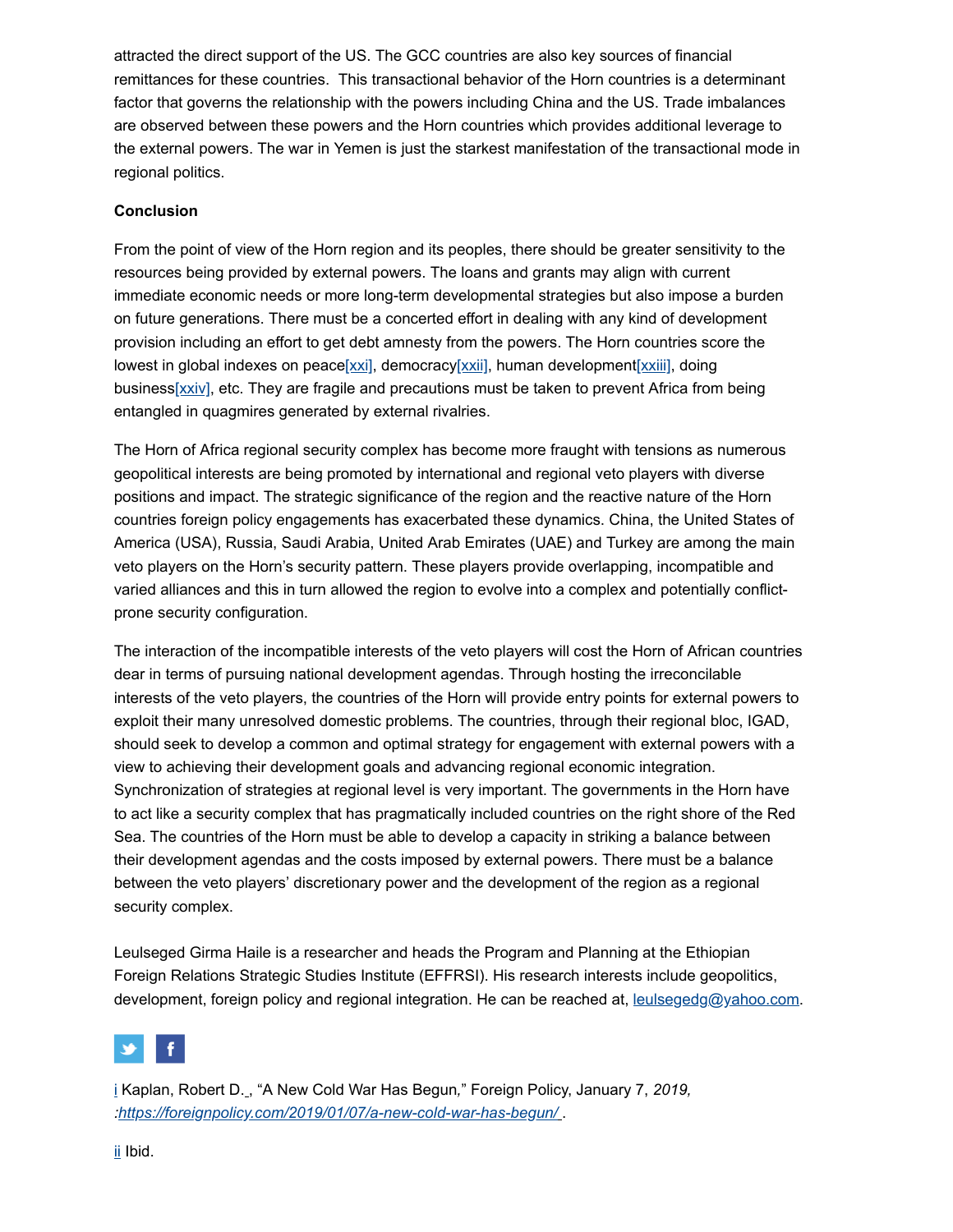[iii](http://life-peace.org/hab/horn-of-africa-enchained-by-geopolitical-and-transnational-veto-players/#sdendnote3anc) Cunningham, David E. "Who Should Be at the Table?: Veto Players and Peace Processes in Civil War," University of Maryland & Centre for the Study of Civil War at the Peace Research Institute in Oslo*, Penn State Journal of Law & International Affairs 38 (2013).*.

 $iv$  Luft, Gal Luft, 'It Takes a Road', November 2016, Institute for the Analysis of Global Security[,http://www.iags.org/Luft\\_BRI.pdf](http://www.iags.org/Luft_BRI.pdf)

 $\underline{v}$  $\underline{v}$  $\underline{v}$  Ashenafi, Neamin, "Superpowers in the Horn.", March 102018[,https://www.thereporterethiopia.com/article/superpowers-horn](https://www.thereporterethiopia.com/article/superpowers-horn)

[vi](http://life-peace.org/hab/horn-of-africa-enchained-by-geopolitical-and-transnational-veto-players/#sdendnote6anc) Wilcox, Michael. "The Saudi-Qatar Conflict Comes to Africa." http://www.dehai.org/dehai/basic/267734 ( 2018) .

#### [vii](http://life-peace.org/hab/horn-of-africa-enchained-by-geopolitical-and-transnational-veto-players/#sdendnote7anc) <https://igad.int/about-us>

[viii](http://life-peace.org/hab/horn-of-africa-enchained-by-geopolitical-and-transnational-veto-players/#sdendnote8anc) Gulf Business. "UK high court rules that Djibouti cannot terminate JV with Dubai's DP [World." September5, 2018.https://gulfbusiness.com/uk-high-court-rules-djiboutis-port-company](https://gulfbusiness.com/uk-high-court-rules-djiboutis-port-company-cannot-terminate-jv-dubais-dp-world/)cannot-terminate-jv-dubais-dp-world/

[ix](http://life-peace.org/hab/horn-of-africa-enchained-by-geopolitical-and-transnational-veto-players/#sdendnote9anc) Crabtree, Justina ."While China slaps tariffs on the US, it's also championing free trade in Africa", July 6, 2018.<https://www.cnbc.com/2018/07/06/china-and-djibouti-open-free-trade-zone-in-africa.html>

 $\underline{x}$  $\underline{x}$  $\underline{x}$  Holland, Steve and Wroughton, Lesley. "U.S. to counter China, Russia influence in Africa –Bolton", Reuters,December 13, 2018. <https://af.reuters.com/article/topNews/idAFKBN1OC1Y3-OZATP>

[xi](http://life-peace.org/hab/horn-of-africa-enchained-by-geopolitical-and-transnational-veto-players/#sdendnote11anc) White House. *Remarks by National Security Advisor Ambassador John R. Bolton on the The Trump Administration's New Africa Strategy*', December 13, 2018. https://www.whitehouse.gov/briefings-statements/remarks-national-security-advisorambassador-john-r-bolton-trump-administrations-new-africa-strategy/.

[xii](http://life-peace.org/hab/horn-of-africa-enchained-by-geopolitical-and-transnational-veto-players/#sdendnote12anc) Ibid.

[xiii](http://life-peace.org/hab/horn-of-africa-enchained-by-geopolitical-and-transnational-veto-players/#sdendnote13anc) Anthony, Rowley. "Cause for jubilation is very much exaggerated as global markets are sleepwalking in unison toward a cliff's edge. Here's why.'' *South China Morning Post*, April 14, 2019. <https://www.scmp.com/author/anthony-rowley>

[xiv](http://life-peace.org/hab/horn-of-africa-enchained-by-geopolitical-and-transnational-veto-players/#sdendnote14anc) Xinhua, "East African bloc lauds China-built free trade zone in Djibouti,", July 10, 2018[,http://www.xinhuanet.com/english/2018-07/10/c\\_137314786.htm](http://www.xinhuanet.com/english/2018-07/10/c_137314786.htm)

[xv](http://life-peace.org/hab/horn-of-africa-enchained-by-geopolitical-and-transnational-veto-players/#sdendnote15anc) Ibid.

[xvi](http://life-peace.org/hab/horn-of-africa-enchained-by-geopolitical-and-transnational-veto-players/#sdendnote16anc) Ibid.

[xvii](http://life-peace.org/hab/horn-of-africa-enchained-by-geopolitical-and-transnational-veto-players/#sdendnote17anc) Xinhua. **"**Quotes from South African president's speech at FOCAC summit**,"** , September 3, 2018[,http://www.xinhuanet.com/english/2018-09/04/c\\_137442038.htm](http://www.xinhuanet.com/english/2018-09/04/c_137442038.htm)

xviiilbid.

[xix](http://life-peace.org/hab/horn-of-africa-enchained-by-geopolitical-and-transnational-veto-players/#sdendnote19anc) De Waal, Alex De Waal.*The Real Politics of the Horn of Africa*: *Money, War and the Business of Power*. Cambridge, UK: Polity Press, *201*6

[xx](http://life-peace.org/hab/horn-of-africa-enchained-by-geopolitical-and-transnational-veto-players/#sdendnote20anc) Ibid.

[xxi](http://life-peace.org/hab/horn-of-africa-enchained-by-geopolitical-and-transnational-veto-players/#sdendnote21anc) Institute for Economics & Peace. *Global Peace Index 2018: Measuring Peace in a Complex World*